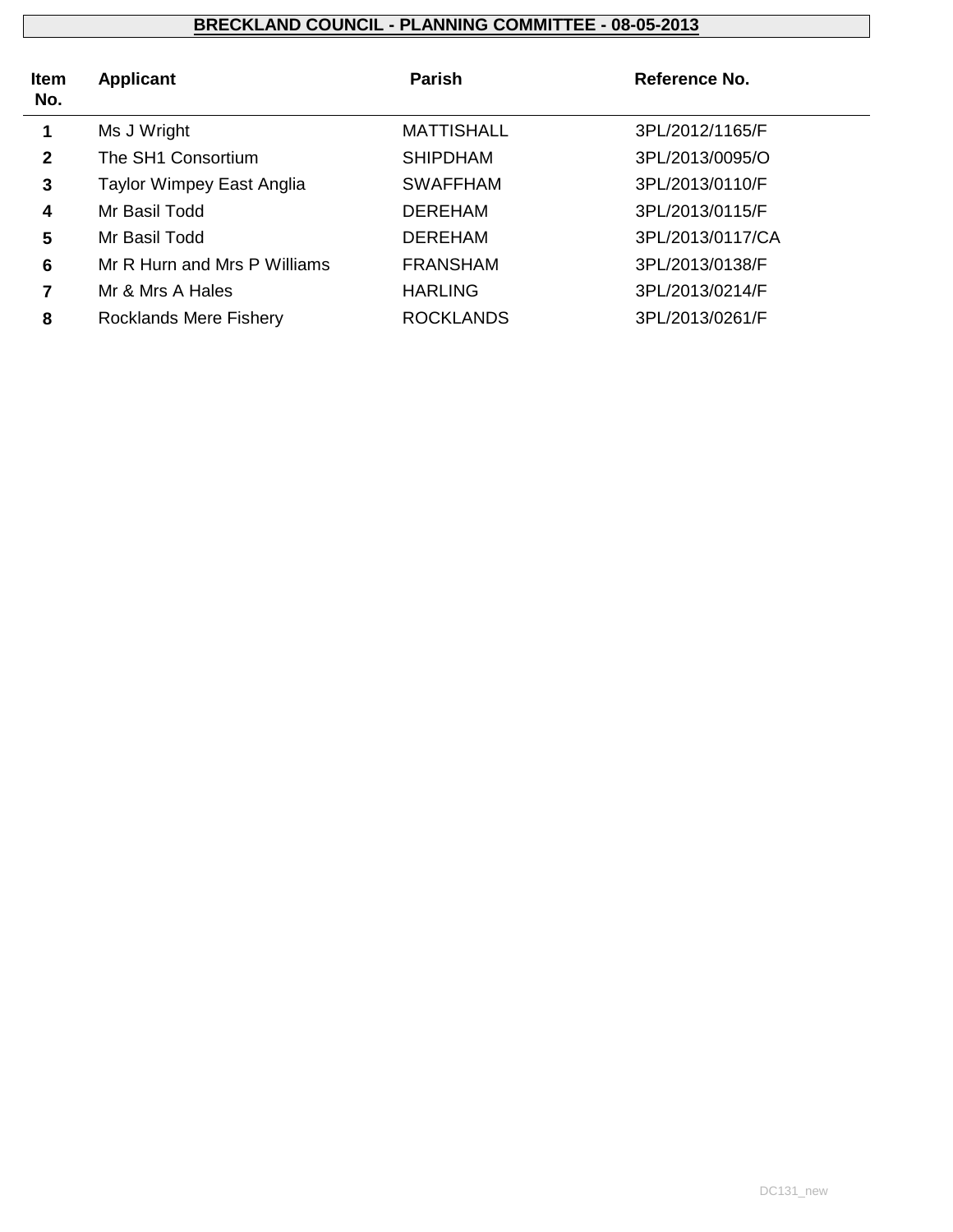| <b>ITEM</b>                   | 1                                                                                        | <b>RECOMMENDATION : REFUSAL</b> |                                  |                                        |  |  |
|-------------------------------|------------------------------------------------------------------------------------------|---------------------------------|----------------------------------|----------------------------------------|--|--|
| <b>REF NO:</b>                | 3PL/2012/1165/F                                                                          |                                 | <b>CASE OFFICER: Chris Raine</b> |                                        |  |  |
| <b>LOCATION:</b>              | <b>MATTISHALL</b><br>Plot adjacent to 6 South Green                                      |                                 | <b>APPN TYPE: Full</b>           | <b>POLICY:</b> In Settlemnt Bndry      |  |  |
|                               |                                                                                          |                                 |                                  | <b>ALLOCATION: Sites with PP 4 HSG</b> |  |  |
|                               |                                                                                          |                                 | <b>CONS AREA: N TPO:</b>         | N                                      |  |  |
| <b>APPLICANT: Ms J Wright</b> | 4 Beck Farm Barns Billingford                                                            |                                 | LB GRADE: N                      |                                        |  |  |
| <b>AGENT:</b>                 | <b>JWM Design</b><br>23 Litcham Road Mileham                                             |                                 |                                  |                                        |  |  |
|                               | <b>PROPOSAL:</b> Demolition of existing outbuildings and erection of dwelling and garage |                                 |                                  |                                        |  |  |

## **KEY ISSUES**

Principle of development Affordable housing contribution Visual impact Neighbour amenity

## **DESCRIPTION OF DEVELOPMENT**

The application seeks full planning permission for the erection of a detached two storey dwelling with attached single storey element which includes garaging. The development would be facilitated through the demolition of an existing former agricultural building. The site is accessed via a private access drive to the north-west of the site.

## **SITE AND LOCATION**

The application site is located within the village of Mattishall, inside the Settlement Boundary, and consists of a redundant former agricultural building which was formerly part of the curtilage to 6 South Green, a detached two storey dwelling. To the north and north-east of the site is a private access drive, beyond which are the 3 dwellings it serves. To the south-east is a neighbouring dwelling served by a different private drive and to the south-west and north-west are existing dwellings which front onto the public highway known as South Green.

## **EIA REQUIRED**

No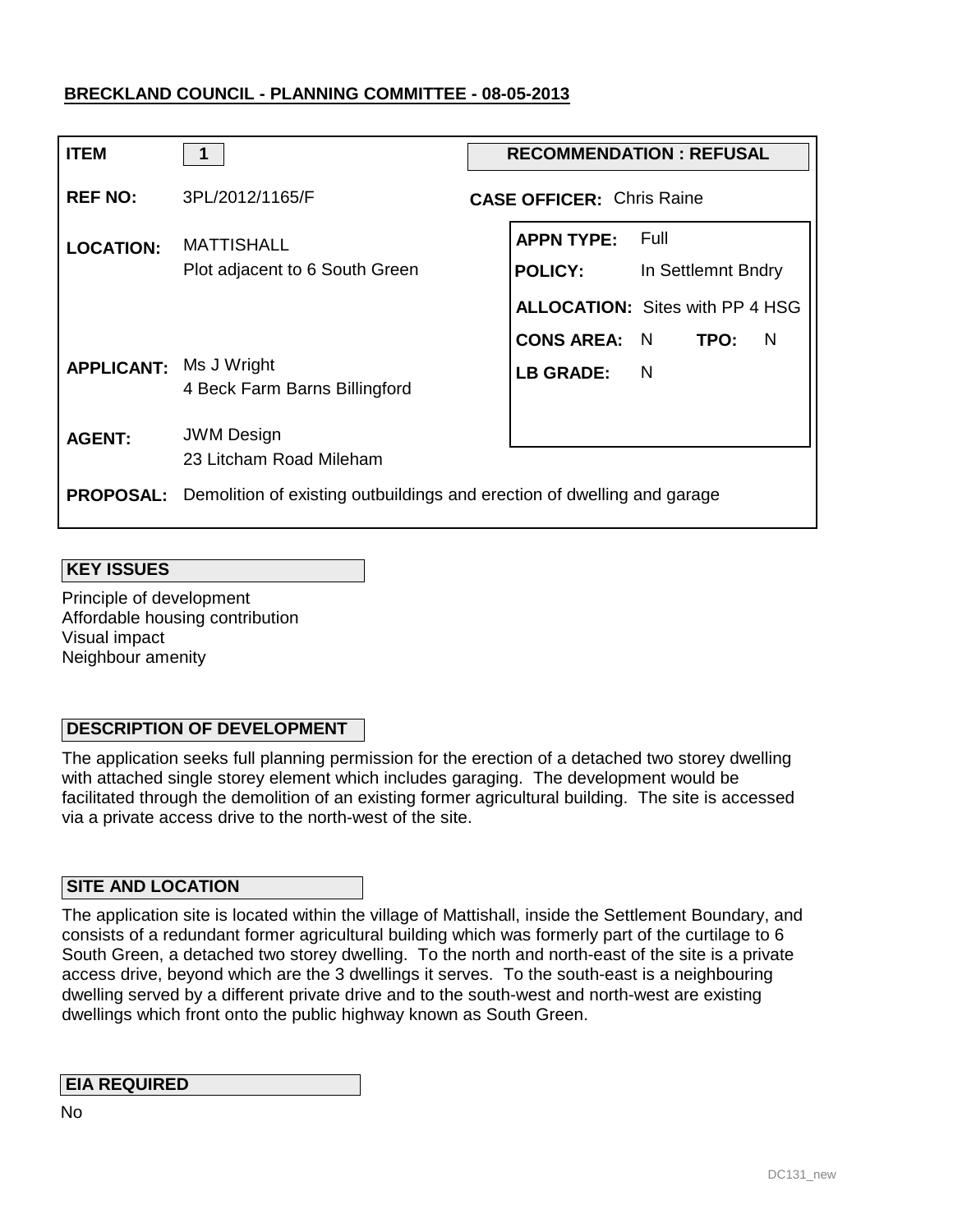## **RELEVANT SITE HISTORY**

3PL/2005/0762 - Five new houses - Withdrawn 10/6/2005

3PL/2006/0319/F - Demolition of existing dwelling and erection of 5 dwellings and garages - Refused 17/5/2006

3PL/2007/1323 - Proposed 4 no. dwellings and garages and extension/alterations to existing dwelling and garage - Approved 17/10/2007

## **POLICY CONSIDERATIONS**

The following policies of the adopted Breckland Core Strategy and Development Control Policies and the adopted Site Specific Policies and Proposals Document, including the Proposals Maps, have been taken into consideration in the determination of this application. The provisions of the National Planning Policy Framework have also been taken into account, where appropriate

- DC.01 Protection of Amenity
- DC.02 Principles of New Housing
- DC.04 Affordable Housing Principles
- DC.11 Open Space
- DC.12 Trees and Landscape
- DC.16 Design
- NPPF With particular regard to paragraphs 7, 8, 9, 49, 50 and 56.

## **CONSULTATIONS**

## **MATTISHALL P C -**

Overdevelopment of the site.

## **TREE & COUNTRYSIDE CONSULTANT**

No objection subject to a condition.

## **CONTAMINATED LAND OFFICER**

No objection subject to a condition.

## **ENVIRONMENTAL HEALTH OFFICERS (DRAINAGE)**

No objection.

## **NORFOLK COUNTY COUNCIL HIGHWAYS**

No objection subject to conditions.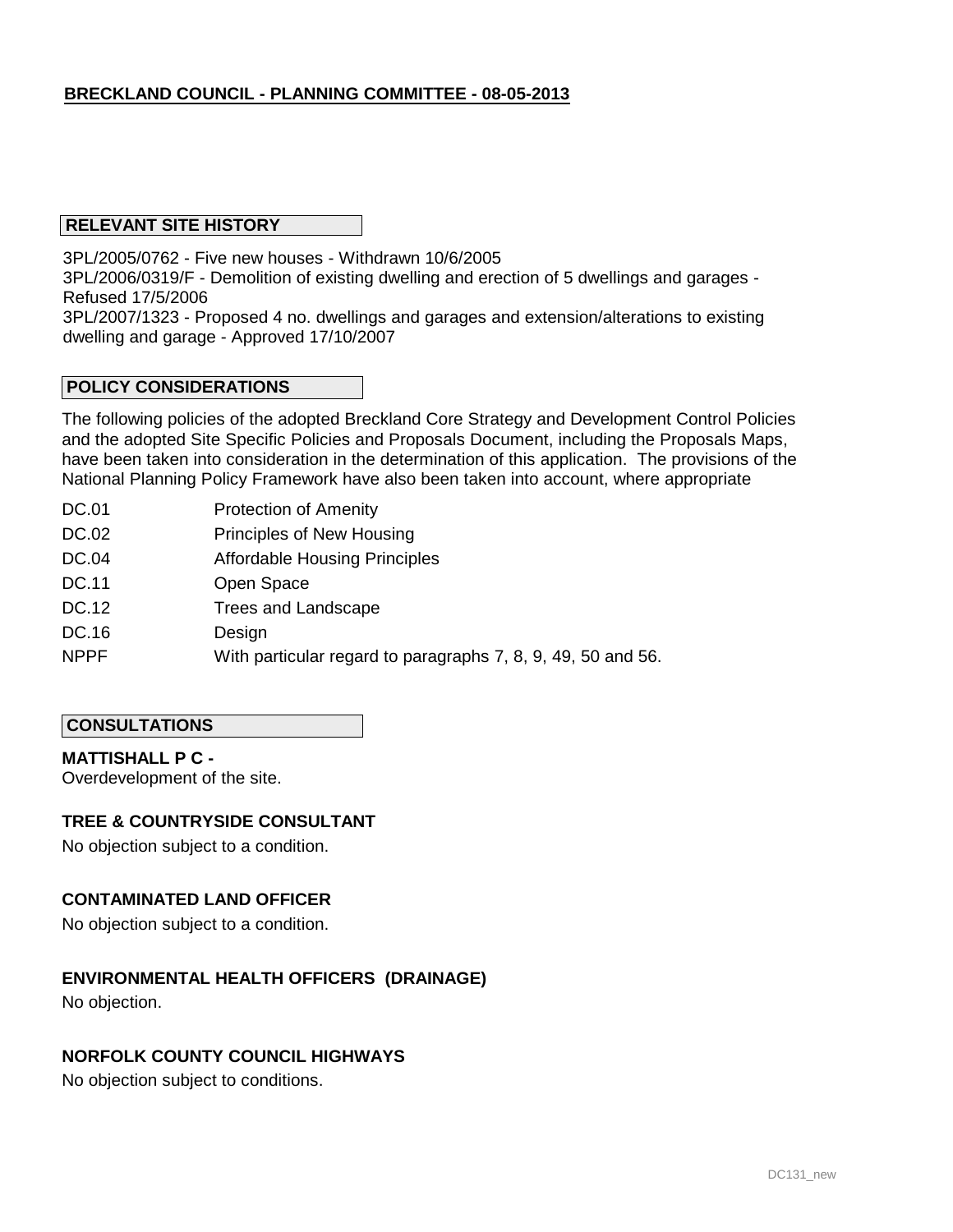## **ENVIRONMENTAL HEALTH OFFICER**

No objection.

## **REPRESENTATIONS**

Objections have been received, a summary is as follows:

There are already too many properties on the development; too cramped; too big; loss of privacy and light.

## **ASSESSMENT NOTES**

\* The application is referred to the Planning Committee at the request of the Ward Member due to issues surrounding affordable housing contributions and Council policy in the Adopted Core Strategy.

### Principle of Development

\* The site lies within the Settlement Boundary for Mattishall and, as such, a residential development is acceptable in principle, in accordance with the aims of the National Planning Policy Framework and Policy DC2 of the Breckland Core Strategy.

### Affordable Housing Contribution

\* At the time of submission of this application, it was apparent from Certificate A of the application form that the land was owned by the individual/business who/which developed the adjacent site (3PL/2007/1323/F). When considering the four dwellings approved under 3PL/2007/1323/F and this proposed dwelling, the total number of dwellings (5) would trigger the need for an affordable housing contribution in line with Policy DC4 of the Breckland Core Strategy which confirms the following:

"The policy will be applied to all sites and proposals which, individually or as part of a wider but contiguous site in the same ownership and/or control, could accommodate a level of development that would meet the above thresholds."

\* In light of this, a request was made for a financial contribution towards off-site affordable housing provision. This request was unsuccessful and the site owner, as referred to above, has now subsequently sold the site to the applicant. This has led the agent to claim that this action now means that the Local Planning Authority cannot reasonably seek the aforementioned contribution, as it no longer triggers the requirements of Policy DC4 in that the site owner is different from that which gained the previous permission (3PL/2007/1323/F). It is considered that this has been an attempt to by-pass the requirements of Policy DC4 and is therefore unacceptable and, as such, the proposal fails to comply with the requirements of Policy DC4.

## Visual Impact

\* It is evident that the scheme has been designed so as to reflect the scale, height and appearance of the adjacent dwellings approved under 3PL/2007/1323/F and it is considered that this approach has resulted in a development which is compatible with its surroundings. It is also considered that the scheme provides for sufficient private amenity space to accompany the proposed dwelling.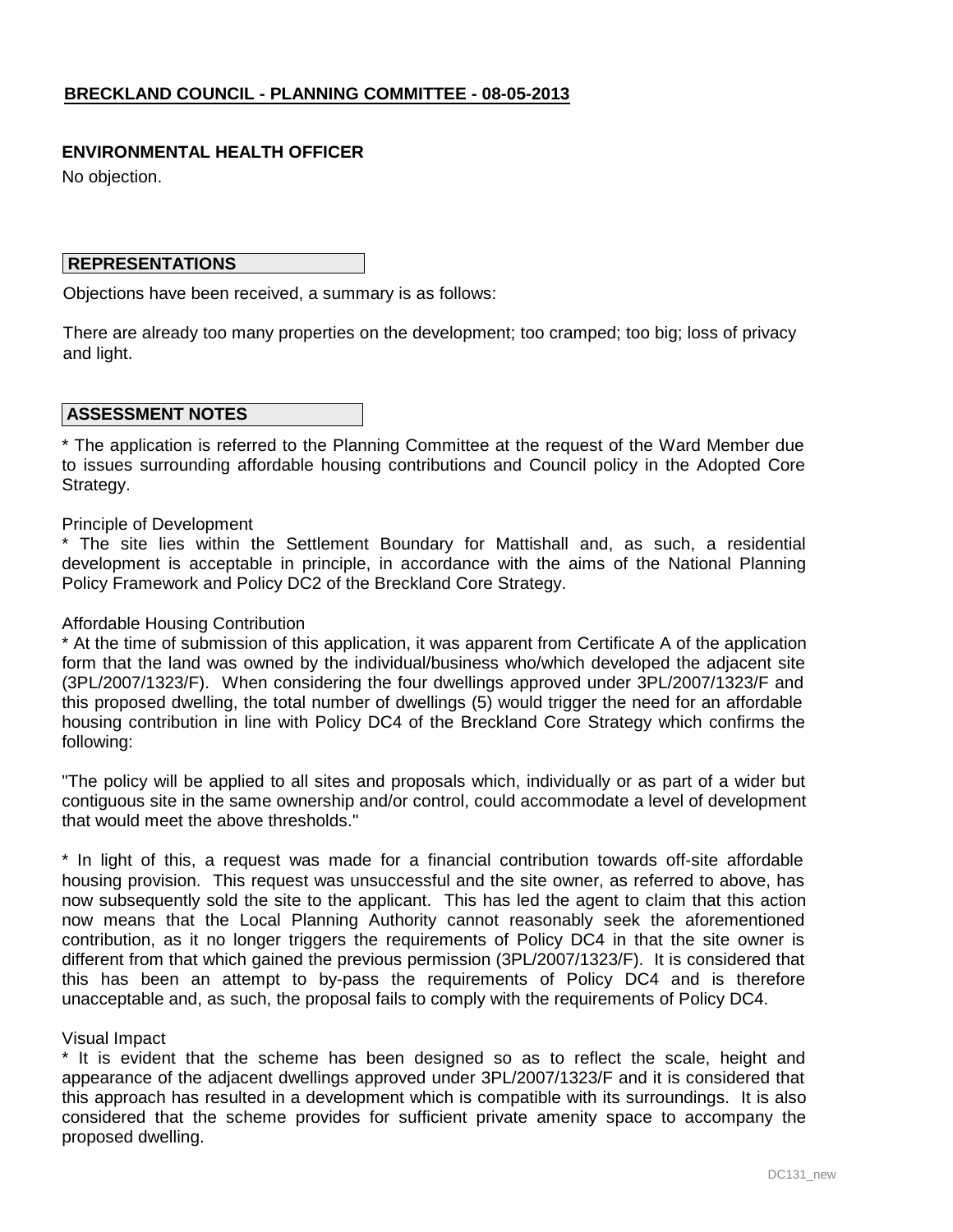Neighbour amenity

\* It is considered that the separation distances between the proposed dwelling and the existing neighbouring dwellings, when considering the overall scale, height and mass, are such that no significant loss of light or outlook would occur. Furthermore, the separation distances referred to above, when considering the position of habitable room openings, are such that no significant overlooking would occur.

Other issues

\* The Highway Authority has confirmed that they have no objection subject to conditions.

\* The Contaminated Land Officer has confirmed that they have no objection subject to a condition.

\* The Tree and Countryside Consultant has confirmed that there is no objection subject to a condition relating to tree protection measures being attached to any subsequent permission.

**Conclusion** 

\* In conclusion, it is considered that the refusal to make a financial contribution towards affordable housing as requested is contrary to the provisions of Policy DC4 of the Breckland Core Strategy and the application is therefore recommended for refusal.

**Refusal of Planning Permission RECOMMENDATION**

## **REASON(S) FOR REFUSAL**

**9900** Failure to provide requisite affordable housing contribution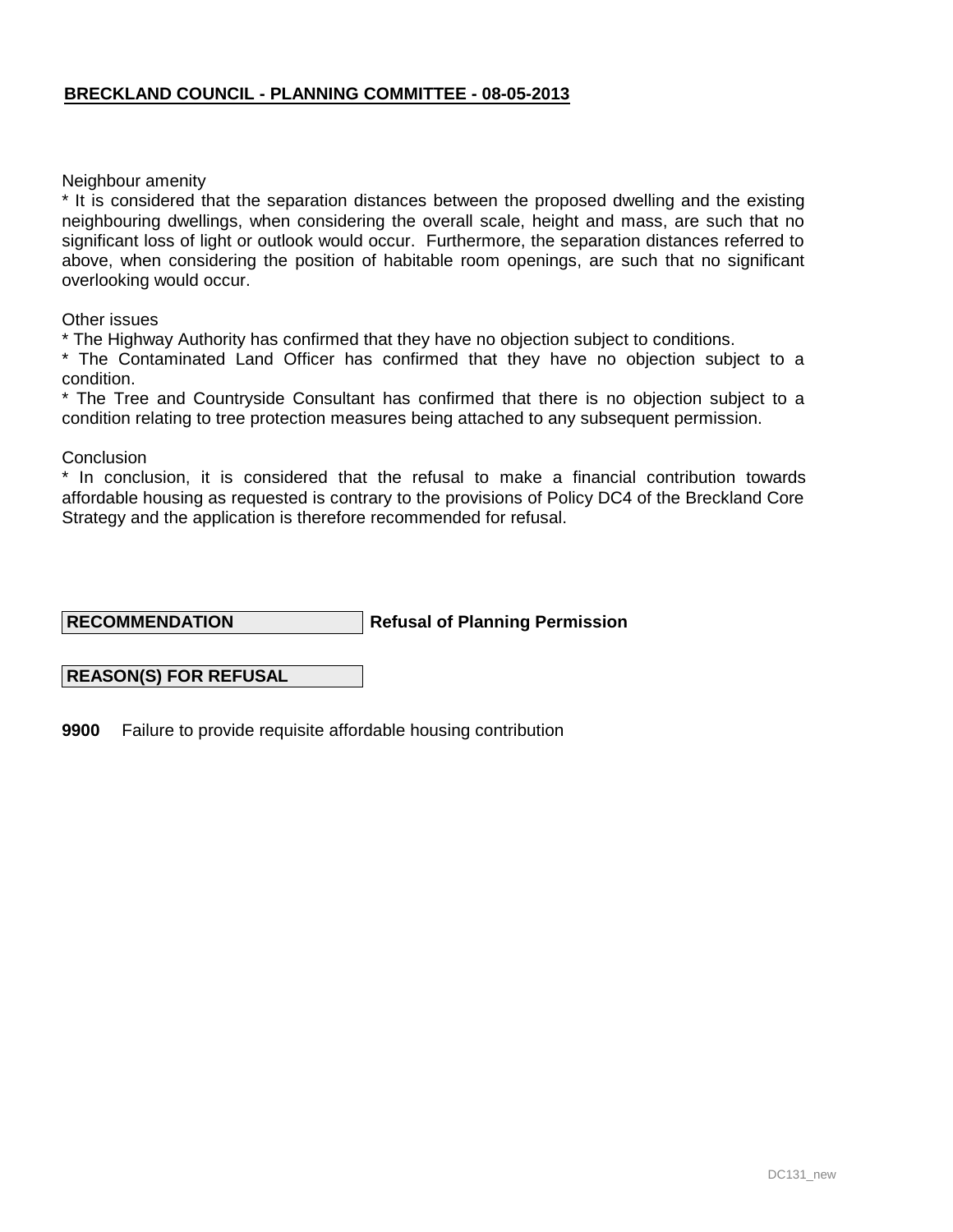| <b>ITEM</b>      | 2 <sup>2</sup>                                                                                                              | <b>RECOMMENDATION: APPROVAL</b> |                                                                           |                               |  |  |
|------------------|-----------------------------------------------------------------------------------------------------------------------------|---------------------------------|---------------------------------------------------------------------------|-------------------------------|--|--|
| <b>REF NO:</b>   | 3PL/2013/0095/O                                                                                                             |                                 | <b>CASE OFFICER: Jemima Dean</b>                                          |                               |  |  |
| <b>LOCATION:</b> | <b>SHIPDHAM</b><br>The Old Waggon & Horses<br><b>Chapel Street</b>                                                          |                                 | <b>APPN TYPE:</b><br><b>POLICY:</b><br><b>ALLOCATION: Site Allocation</b> | Outline<br>In Settlemnt Bndry |  |  |
|                  | <b>APPLICANT:</b> The SH1 Consortium<br>c/o Agent                                                                           |                                 | <b>CONS AREA: Y TPO:</b><br><b>LB GRADE:</b>                              | <sub>N</sub><br>- N           |  |  |
| <b>AGENT:</b>    | Mr Ian Whettingsteel<br>EJW Planning Limited Lincoln Barn                                                                   |                                 |                                                                           |                               |  |  |
|                  | <b>PROPOSAL:</b> Residential accommodation public open space & assoc infrastructure (all<br>matters reserved except access) |                                 |                                                                           |                               |  |  |

#### **KEY ISSUES**

Principle of development Impact upon character and appearance of the area **Contributions** Neighbour amenity Highway safety Trees and biodiversity

## **DESCRIPTION OF DEVELOPMENT**

\* The application seeks outline planning permission for up to 90 dwellings. Although an illustrative masterplan has been provided as part of the application with a suggested layout, all matters except for access are reserved.

\* The proposed residential development would occupy an area of 3.79 hectares; by the suggested layout this would comprises 6 x 5 bed dwellings, 16 x 4 bed dwellings, 22 x 3 bed dwellings, 22 x 2 bed dwellings and 24 x 1 bed flats.

\* Vehicular access to the site would be via a priority T-junction with the A1075 Chapel Street. The junction would be located in a similar position to that currently provided, albeit via a formal arrangement with an upgraded surface.

\* The indicative layout plan shows an area of public open space of 0.85 hectares to the east of the site which would include a children's play area (LEAP Local Equipped Area for Play) and structural landscaping.

\* The outline application makes provision for 0.18 hectares of land to be set aside for a new doctors' surgery, 850 sqm for the surgery building and 950 sqm for car parking to serve the surgery.

\* The application is supported by various technical reports and evidence, including a Planning Statement, Design & Access Statement, Ecological Survey, Landscape Report, Transport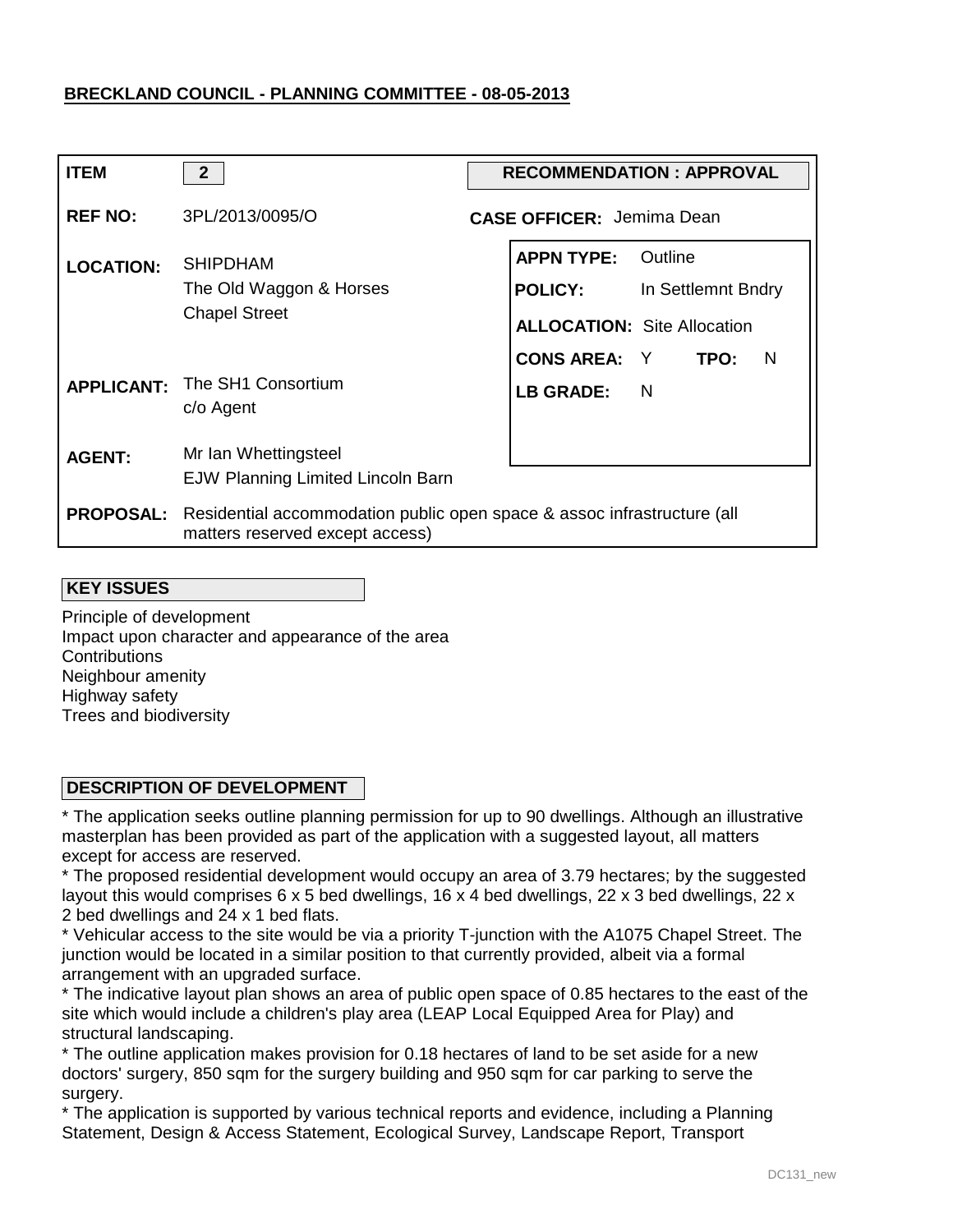Statement, Archaeological Desk Based Assessment, Flood Risk Assessment, Phase I Ground Contamination Assessment Report and a Viability Report.

\* Heads of Terms for a Section 106 Agreement relating to the site have been provided. Planning obligations would relate to affordable housing, public open space and contributions towards schools and libraries.

\* The application site forms a large part of the wider site identified for residential development under Policy SH1 of the Adopted Site Specific Policies and Proposal Development Plan Document. The total land allocated under Policy SH1 comprises 4.2 hectares. The remaining 0.41 hectare makes up a parcel of land proposed for retail development subject to a future separate planning application.

## **SITE AND LOCATION**

The site comprises a broadly rectangular parcel of land of 3.79 hectares located in the centre of Shipdham adjacent to and north of the Settlement Boundary and Conservation Area boundary. The land currently consists of a coal yard, a derelict garden nursery area, associated buildings, and arable land.

The western half of the northern boundary comprises a row of small/medium mature deciduous trees; there is no boundary treatment along the eastern half of the northern boundary. To the east the site is unbounded other than to the telephone exchange site where the boundary comprises 1 metre chain link fencing. To the south the site is bounded by garden fencing, largely 1.8 metres, beyond which are the rear gardens and dwellings of residential properties along the A1075 Chapel Street. The site is also bounded to the south by existing employment land that will make up the application site of the retail development, subject of a separate planning application. The western boundary comprises a mixture of deciduous trees and mature large evergreen conifers, providing effective screening in this direction.

To the north east the site is open to further arable land. To the west beyond the boundaries land comprises fields in use for equestrian grazing. The site is generally level and flat and consists of approximately 50% brownfield and 50% arable land. Access to the site is via Chapel Street.

#### **EIA REQUIRED**

No

## **RELEVANT SITE HISTORY**

No relevant site history

#### **POLICY CONSIDERATIONS**

The following policies of the adopted Breckland Core Strategy and Development Control Policies and the adopted Site Specific Policies and Proposals Document, including the Proposals Maps, have been taken into consideration in the determination of this application. The provisions of the National Planning Policy Framework have also been taken into account, where appropriate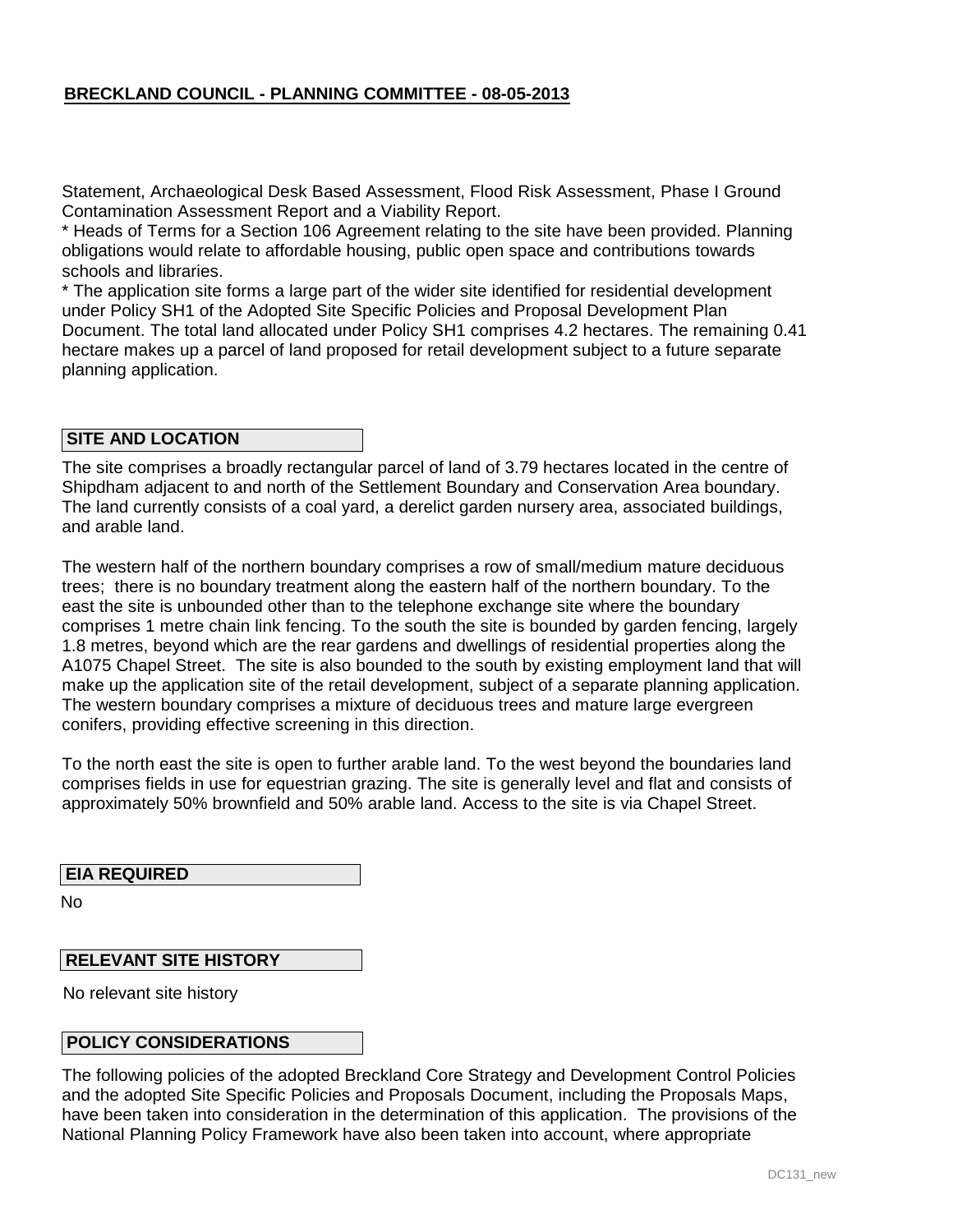| CP.01           | Housing                                                |
|-----------------|--------------------------------------------------------|
| CP.05           | <b>Developer Obligations</b>                           |
| CP.09           | Pollution and Waste                                    |
| CP.10           | Natural Environment                                    |
| <b>DC.01</b>    | <b>Protection of Amenity</b>                           |
| DC.02           | Principles of New Housing                              |
| DC.04           | <b>Affordable Housing Principles</b>                   |
| DC.11           | Open Space                                             |
| DC.12           | Trees and Landscape                                    |
| DC.13           | <b>Flood Risk</b>                                      |
| DC.14           | <b>Energy Efficiency</b>                               |
| DC.16           | Design                                                 |
| <b>NPPF</b>     | With particular regard to Paragraphs 9, 47, 52 and 55. |
| SH <sub>1</sub> | <b>Residential Allocation - Shipdham</b>               |

## **CONSULTATIONS**

#### **SHIPDHAM P C -**

The PC had the following comments:

1. There are concerns about the additional load the development will put on the sewage system; there are already problems with the sewage system in that area of Shipdham. 2. There are similar concerns about the additional load the development will put on the

surface water drainage system; there are already frequent problems with the flooding in that area of Shipdham.

3. There are concerns about the proximity of the entrance to the site to the pedestrian crossing.

## **ENVIRONMENT AGENCY**

No objection subject to conditions.

## **NCC HISTORIC ENVIRONMENT OFFICER**

Reconsidering the proposed development it is feasible for the archaeological evaluation to be undertaken prior to the submission of reserved matters, we strongly advise the applicant to undertake the archaeological evaluation at the earliest possible stage in the preparation of any reserved matters application so that the results can be taken into consideration when designing the final layout of the proposed development. No objection to outline permission subject to conditions.

## **CRIME PREVENTION/ARCHITECTURAL LIAISON OFFICER**

No objection.

## **NORFOLK COUNTY COUNCIL HIGHWAYS**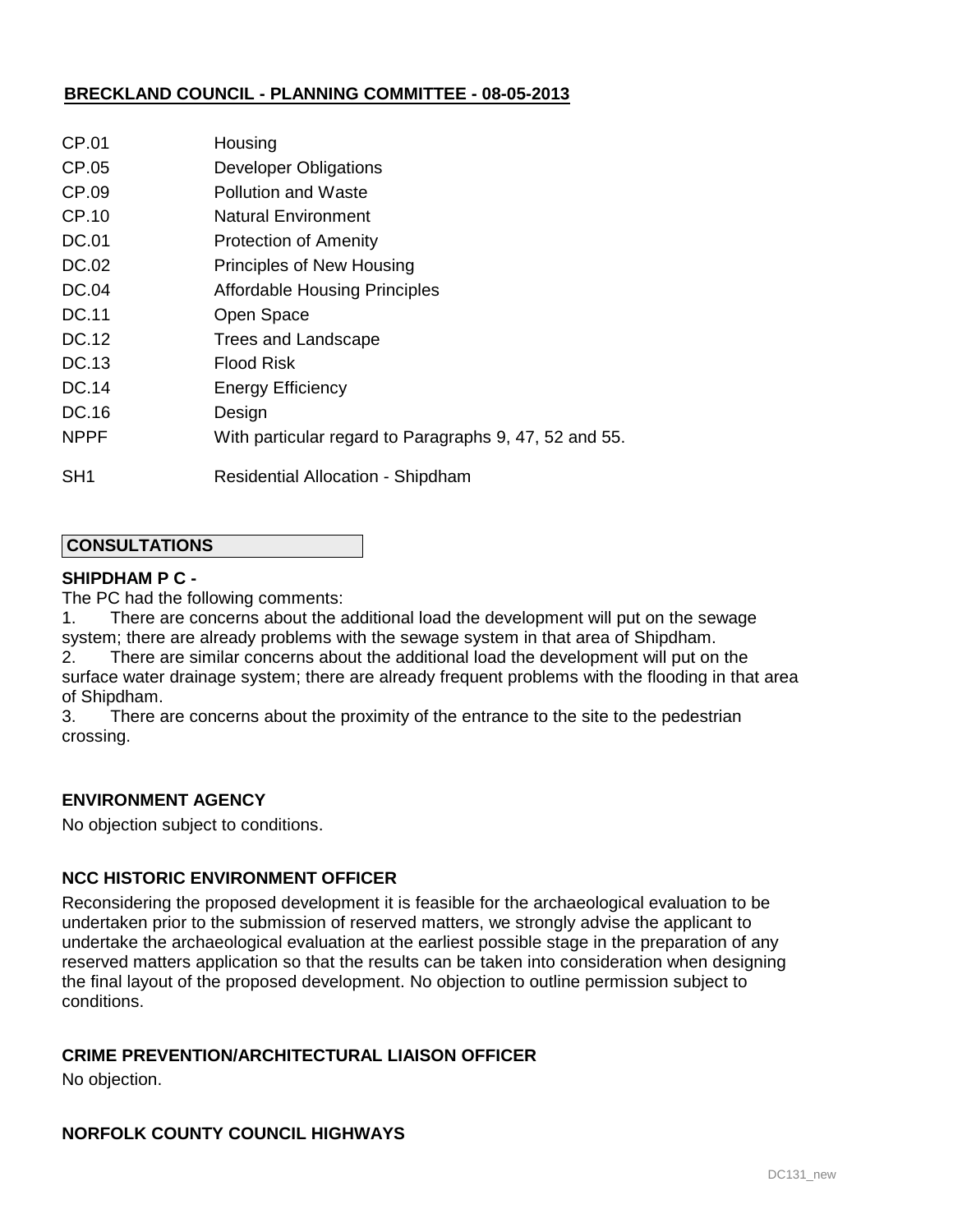No objection subject to conditions.

## **NORFOLK COUNTY COUNCIL PLANNING**

This is an outline application and as such there is some uncertainty as to the precise level and type of development that may eventually come forward. The response is based on a set of standard charges taking into account any existing spare capacity. Obligations include Fire Hydrants, Library Provision, Highways and Transport Provision and Education. Future maintenance of biodiversity areas should also be considered.

#### **HISTORIC BUILDINGS CONSULTANT**

No objection.

## **TREE & COUNTRYSIDE CONSULTANT**

No objection subject to conditions.

### **ENVIRONMENTAL PLANNING**

No objection, comments relating to affordable housing and guidance on reserved matters application.

#### **ASSET MANAGEMENT**

Provision should be made for the Council to be able to opt out of the open space adoption.

## **CONTAMINATED LAND OFFICER**

Object until revised conceptual site model complemented by a Phase II Intrusive Investigation and appraisal submitted by the developer and approved by the LPA. Notwithstanding the objection conditions and informatives recommended.

## **PRINCIPAL PLANNER MINERAL & WASTE POLICY - No Comments Received**

## **REPRESENTATIONS**

None.

#### **ASSESSMENT NOTES**

\* The application is referred to the Planning Committee as it is a major application.

Principle of development

\* The application site comprises 3.79 hectares of the site allocated for residential development under Policy SH1 within the Site Specific Policies and Proposals Development Plan Document Adopted January 2012. With this in mind the principle of residential development is accepted.

\* An area proposed for retail development that makes up the rest of the allocated site will be the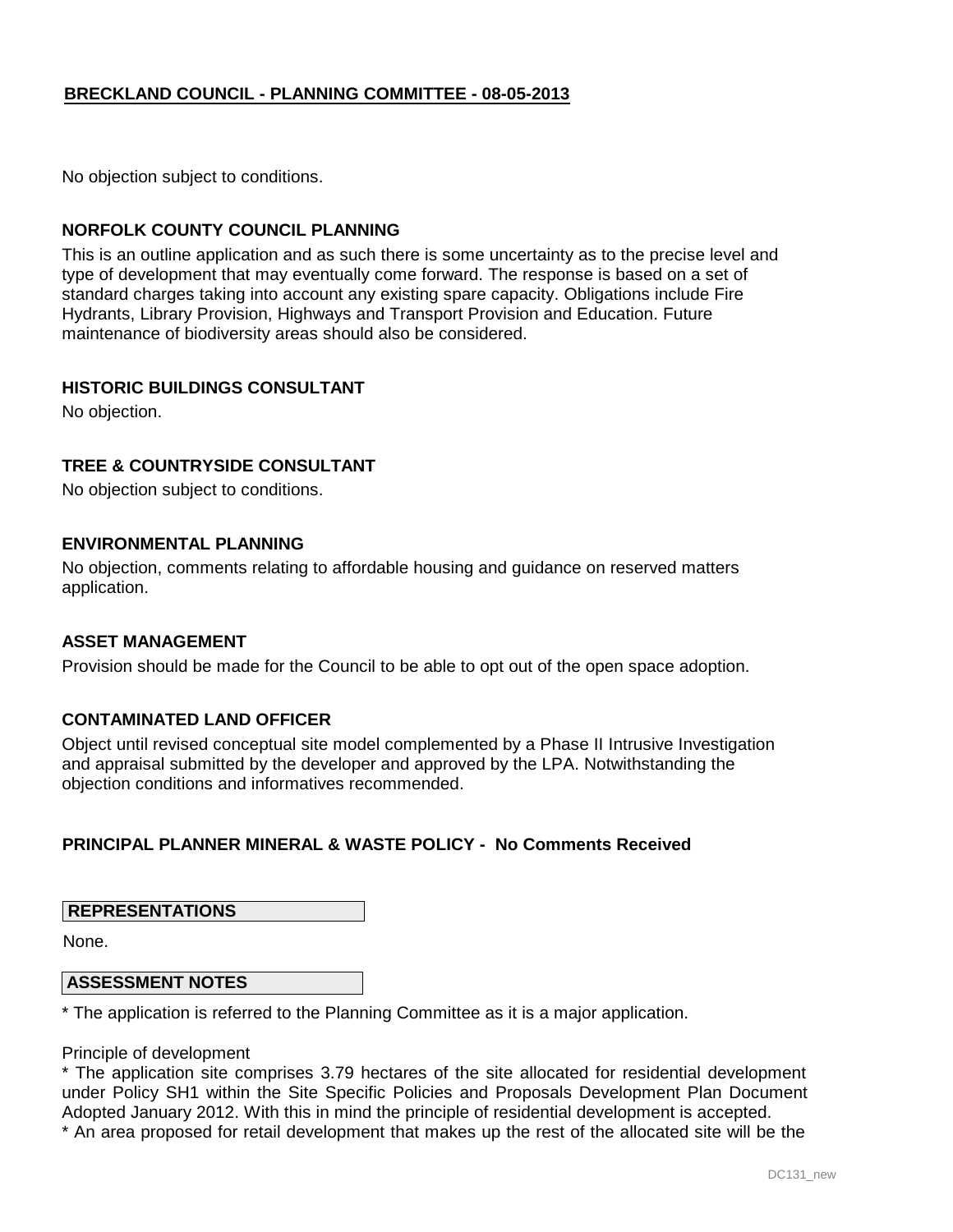subject of a separate application. This is specifically referred to in part a of Policy SH1.

Impact upon the character and appearance of the locality

\* Whilst the application is in outline form and seeks to deal with access only, a site layout and illustrative masterplan proposing up to 90 dwellings has been submitted as part of the application. Policy SH1 allocates the land for 85 dwellings and it is considered the increase in units remains in broad conformity with this policy.

\* The layout provides an informal loose development with a loop road providing access to the outer residential properties and shared surface roads toward the centre of the application site. A mix of 5, 4, 3, and 2 bed dwellings and 1 bed flats are illustrated, all limited to two storey. The masterplan illustrates that the site has potential to accommodate this number and mix of dwelling units in an acceptable layout.

\* An area of land of 0.85 hectares is shown to the east of the application site for public open space allowing the provision of native tree and shrub planting, to provide a more integrated edge to the settlement. Existing perimeter trees and hedgerows are shown to be retained. These provisions are specifically referred to in parts e and f of Policy SH1.

Access

\* There are no issues raised by the Highway Authority in respect of highway safety, subject to conditions. Parts a and b of Policy SH1 specifically refer to the provision of a safe highway, pedestrian and cycle access to Chapel Street. The application proposes access to the proposed dwellings via a priority T-junction with the A1075 Chapel Street, located in a similar position to that provided currently albeit via a more formal arrangement. The carriageway would be 6.0m in width, with 1.8m wide footways provided on each side. The Highways Authority is happy with this arrangement recommending any permission shall include conditions.

\* Part c refers to the provision of a safe pedestrian access to Brick Kiln Lane. The County Council would not adopt the footpath link across the open space to the eastern boundary and the provision of the link would not be a requirement of the Highway Authority. It is a requirement of part c to Policy SH1 and this would be secured by planning condition.

\* Policy SH1 part d refers to the relocation of a safe crossing point on Chapel Street. A zebra crossing facility is provided to the east of the site entrance, providing a safe crossing point for pedestrians and the Highway Authority are happy with this arrangement.

## Necessary contributions

\* The scheme requires a number of contributions to be provided.

It is proposed to provide 13.3% of the development as affordable housing. The applicant contends that the provision of 40% affordable housing, in line with Policy DC 4, would not produce a viable development. A full viability appraisal has been submitted to substantiate this contention and further independent advice is being sought.

\* Norfolk County Council has confirmed that no contributions would be sought for Nursery, Primary or High School although contributions will be sought for 6th Form.

\* Norfolk Fire Service has calculated total fire contributions at £1,688.

\* Library provision has been calculated at £5,400.

\* A contribution towards recreation provision consistent with Policy DC11 of the Adopted Core Strategy is also to be provided.

\* The above contributions can be secured via a Section 106 legal agreement, with the exception of the fire hydrant which would be secured through a suitably worded condition. The legal agreement would also provide for the long term management of open space.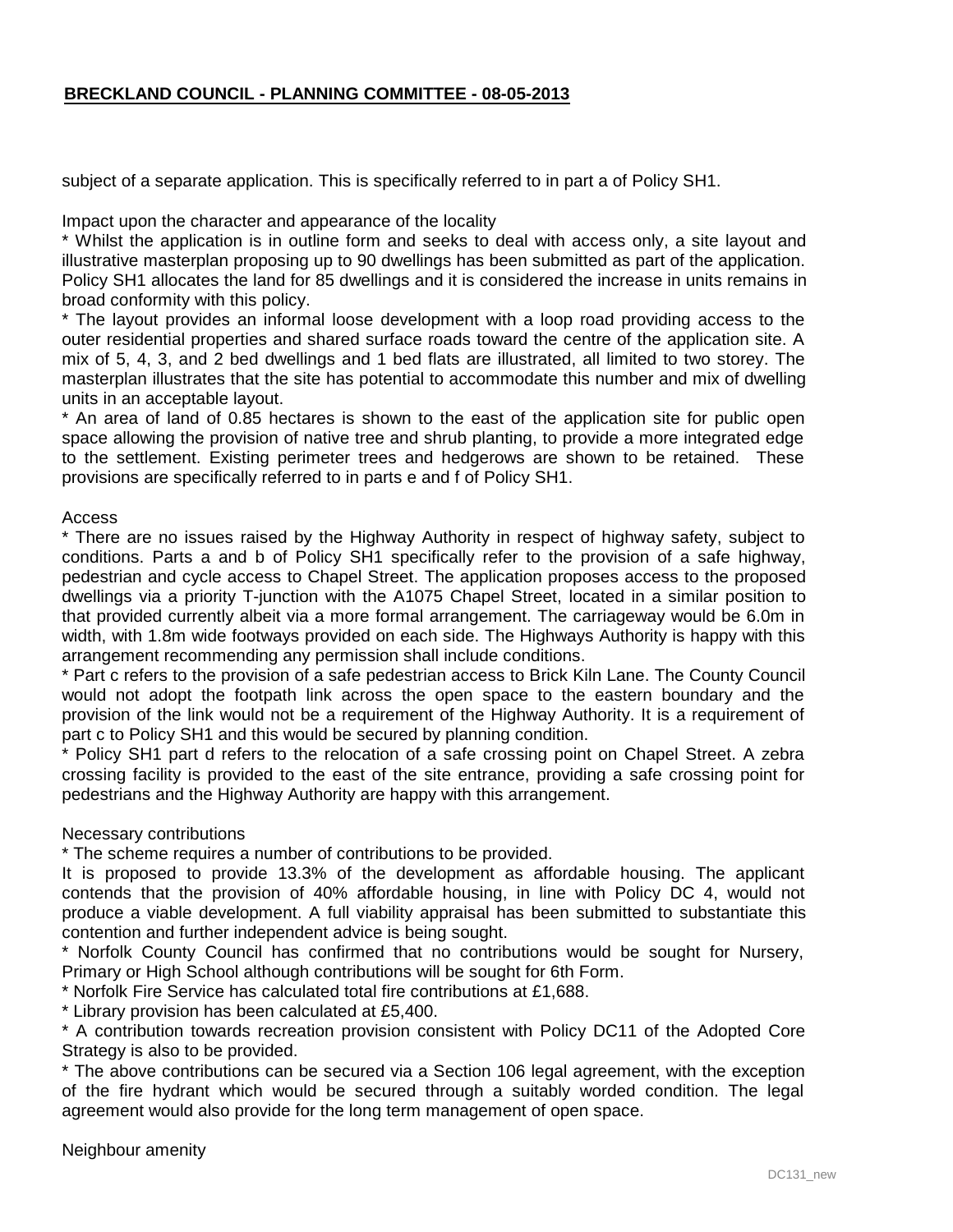\* It is evident from the layout proposed that there are only neighbouring dwellings to the south. It can be seen that the separation distances between the proposed dwellings and the neighbouring dwellings are sufficient to ensure light, outlook and privacy would be adequately safeguarded. Any subsequent reserved matters application would control the exact size of the dwellings and the position of all openings within dwellings which would also protect the amenities of adjacent residents.

#### **Biodiversity**

\* The Ecological Survey identifies a potential problem in that the survey work required to establish potential adverse impacts on the European protected species Great Crested Newt could not be resolved. This must be resolved at reserved matters stage. The recommendations of the report in respect of nesting birds should be a condition precedent to any consent and this should extend to the agricultural component of the site as well.

#### Other issues

\* The Environment Agency has confirmed no objection subject to conditions relating to flood risk and land contamination.

Contamination - Policy SH1 part g refers to investigation and remediation of any ground contamination. This can be secured by condition.

\* The landscaping plan submitted with any reserved matters application should in the most part reflect the natural vegetation of the adjacent clay plateau.

\* The Parish Council makes a number of comments relating to the proposal. The first relates to the additional load the development will put on the sewage system, further information is being sought on this. The second comment relates to the surface water drainage system, this issue has been considered by the Environment Agency who has no objection to the proposal subject to conditions. The final comment relates to the siting of the Zebra crossing which has been considered by the Highway Authority, who has raised no objection in respect of the crossing.

#### **Conclusion**

\* The site is allocated for residential development in accordance with Policy SH1 within Breckland's Adopted Site Specific Policies and Proposals Development Plan Document. The layout is considered to be acceptable in design terms and takes account of neighbouring residents, highway safety and all other planning matters. On this basis the application is recommended for approval subject to the District Valuer verifying the conclusions of the financial appraisal submitted by the agent in relation to viability and the affordable housing contribution.

 **RECOMMENDATION**

## **Outline Planning Permission**

#### **CONDITIONS**

- **3005** Outline Time Limit (3 years)
- **3046** In accordance with submitted plans
- **3920** Surface water drainage scheme
- **3920** In accordance with FRA
- **3920** Approved remediation strategy
- **3920** Verification report Previous land contamination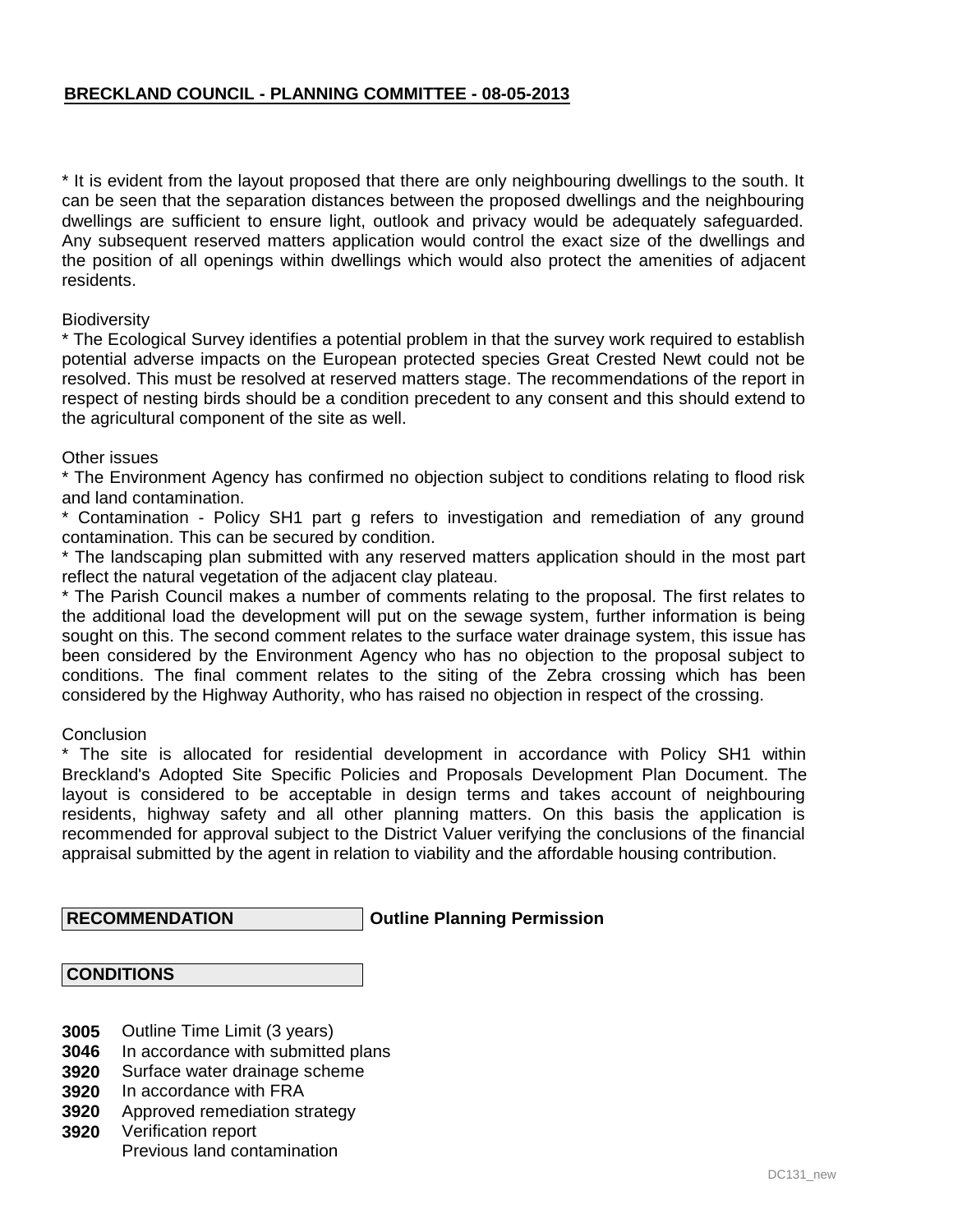- Surface water disposal
- Written consent required piling or other foundation design
- Archaeological condition
- Highway conditions
- Landscping plan
- Brick Kiln Lane link
- Biodiversity nesting birds
- Energy generation DC14
- S106 contributions
- Land contamination
- NOTE: Reasons for Approval
- Variation of approved plans
- Note Discharge of Conditions
- NOTE: Application Approved Without Amendment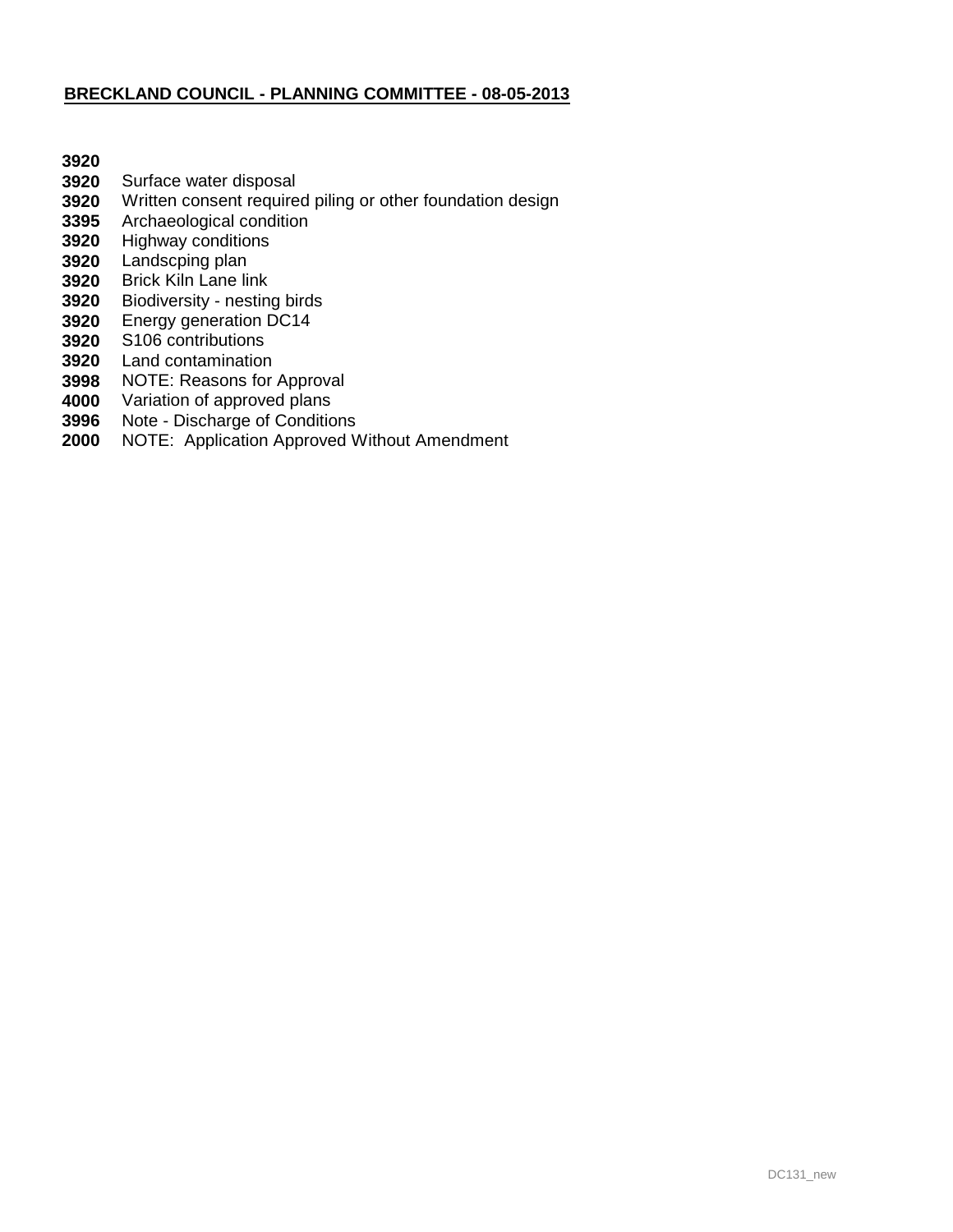| <b>ITEM</b>      | $\mathbf{3}$                                                                                                                         | <b>RECOMMENDATION: APPROVAL</b> |                                        |  |                    |     |
|------------------|--------------------------------------------------------------------------------------------------------------------------------------|---------------------------------|----------------------------------------|--|--------------------|-----|
| <b>REF NO:</b>   | 3PL/2013/0110/F                                                                                                                      |                                 | <b>CASE OFFICER: Jayne Owen</b>        |  |                    |     |
| <b>LOCATION:</b> | <b>SWAFFHAM</b>                                                                                                                      |                                 | <b>APPN TYPE:</b> Full                 |  |                    |     |
|                  | Land East of Brandon Road                                                                                                            |                                 | <b>POLICY:</b>                         |  | In Settlemnt Bndry |     |
|                  |                                                                                                                                      |                                 | <b>ALLOCATION: Sites with PP 4 HSG</b> |  |                    |     |
|                  |                                                                                                                                      |                                 | CONS AREA: N TPO:                      |  |                    | - N |
|                  | <b>APPLICANT:</b> Taylor Wimpey East Anglia<br>c/o Agent                                                                             |                                 | LB GRADE: N                            |  |                    |     |
| <b>AGENT:</b>    | Arnstrong Rigg Planning                                                                                                              |                                 |                                        |  |                    |     |
|                  | The Exchange Colworth Science Park                                                                                                   |                                 |                                        |  |                    |     |
|                  | <b>PROPOSAL:</b> Erection of 92 no. residential units together with assoc car parking, access, open<br>space and landscape provision |                                 |                                        |  |                    |     |

#### **KEY ISSUES**

Principle of development Design, layout and siting Landscaping Highways

## **DESCRIPTION OF DEVELOPMENT**

The application seeks planning permission for 92 residential units together with associated car parking, access, open space and landscape provision. The application follows planning permission for 335 No. residential units granted on a wider development site. This application seeks permission to re-plan part of the original scheme including 9 units already consented to provide a total of 101 units. The mix of dwellings would comprise 1 x 2 bed flat, 30 x 2 bed houses, 35 x 3 bed houses, 35 x 4 bed houses. The scheme proposes 20 affordable units which equates to 20% of the total provision in accordance with the requirements of the approved scheme. The proposed dwellings are predominantly 2-3 storey in height and comprise a mix of detached, semi-detached and terraced houses. The larger dwelling types are generally located around the edge of the site, presenting a semi-rural outlook. 222 car parking spaces are provided which equates to 2.4 spaces per unit with a mix of off-street parking bays, parking courts and onplot parking. Materials proposed are a mix of facing brick, render and weatherboarding.

The application is supported by various technical reports including Planning Statement, Design and Access Statement, Transport Assessment and Travel Plan, Flood Risk Assessment, Arboricultural Impact Assessment, Habitat Survey, Reptile Survey and Contaminated Land Investigation.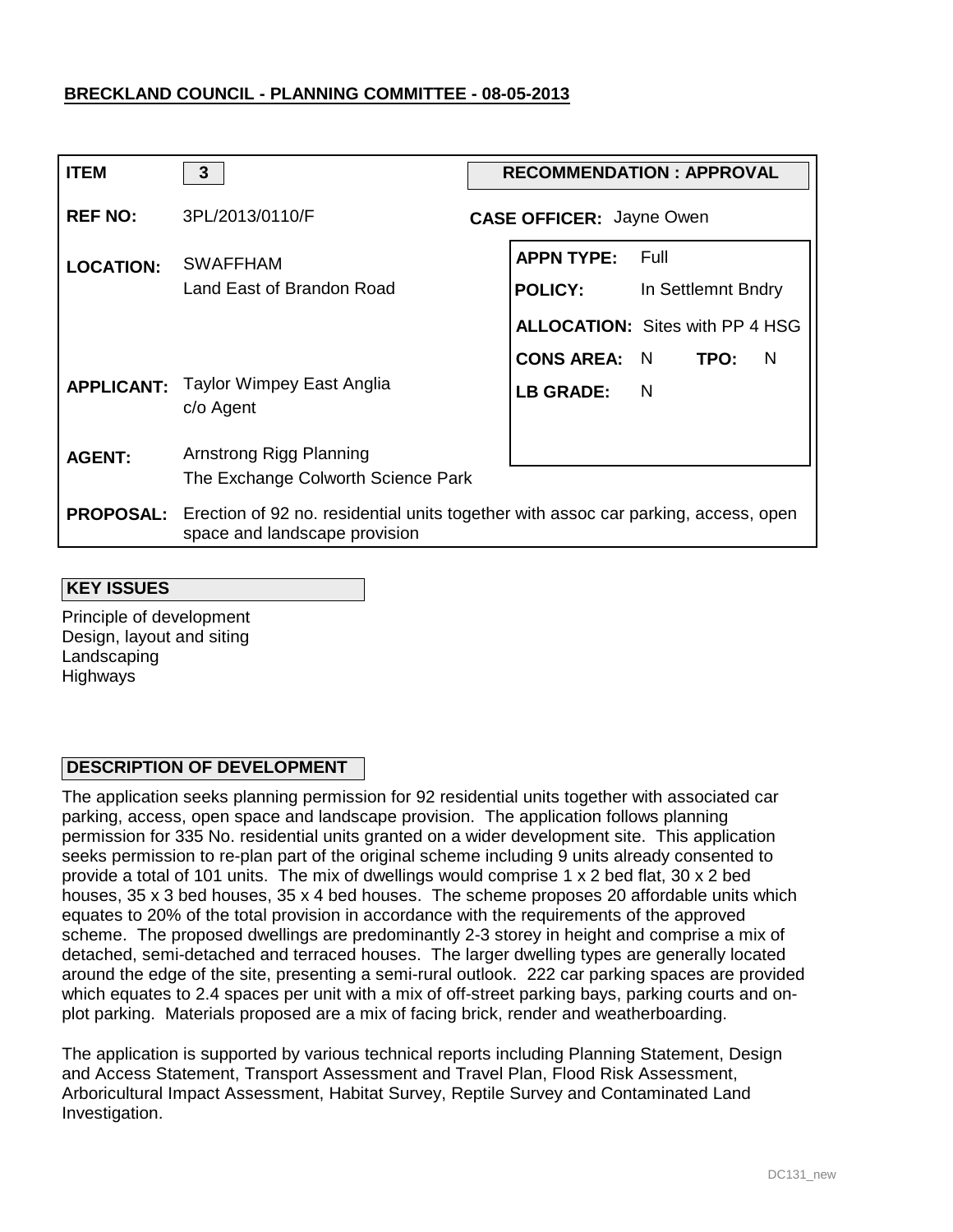## **SITE AND LOCATION**

The site is located on the southern edge of Swaffham and to the east of Brandon Road. It is surrounded by open land. The site was previously used for commercial purposes, including the Redland tile factory. The application site measures 2.9 hectares and it encompasses land immediately to the south-east of the main access roundabout, land along the southern edge of the site and land immediately to the east of the main area of open space at the heart of the approved development. The small area excluded from the red line is the land on which the applicants have already secured planning permission for 9 houses.

## **EIA REQUIRED**

No

## **RELEVANT SITE HISTORY**

3PL/2012/1129/F - Erection of 9 residential units, associated access and car parking (Phase 1) - Approved 19 December 2012

3PL/2011/0868/F - Erection of 335 residential units together with associated access, car parking, open space and landscape provision - Approved 19 December 2012

3PL/2007/1436/H - Full application for 143 dwellings, access and associated works and outline for residential development and associated works - Approved 23 June 2009

## **POLICY CONSIDERATIONS**

The following policies of the adopted Breckland Core Strategy and Development Control Policies and the adopted Site Specific Policies and Proposals Document, including the Proposals Maps, have been taken into consideration in the determination of this application. The provisions of the National Planning Policy Framework have also been taken into account, where appropriate

- CP.05 Developer Obligations
- CP.09 Pollution and Waste
- DC.01 Protection of Amenity
- DC.02 Principles of New Housing
- DC.04 Affordable Housing Principles
- DC.11 Open Space
- DC.12 Trees and Landscape
- DC.13 Flood Risk
- DC.14 Energy Efficiency
- DC.16 Design
- DC.19 Parking Provision
- NPPF With particular regard to paragraphs 9, 47, 52, 56 and 57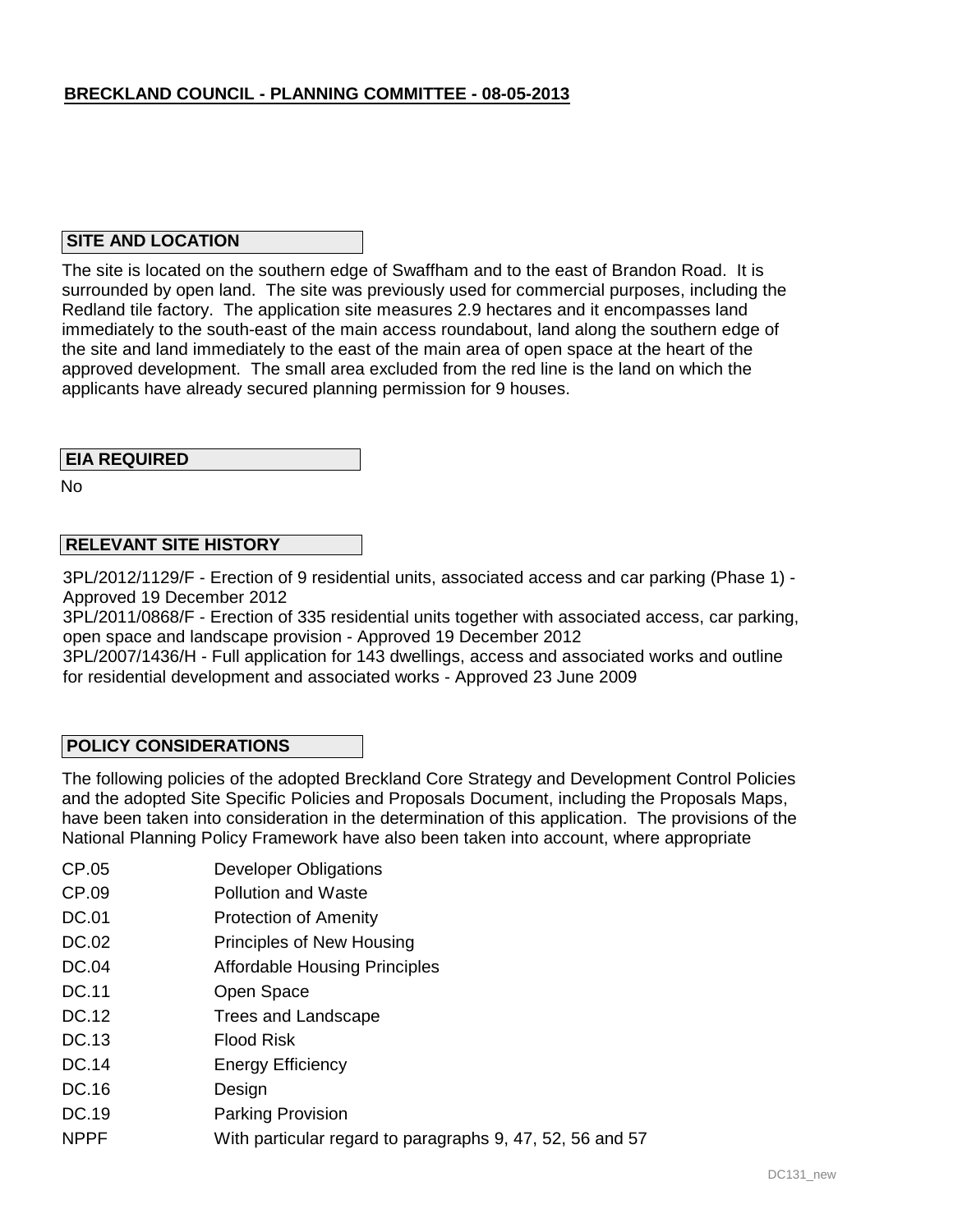### **CONSULTATIONS**

## **SWAFFHAM TOWN COUNCIL -**

No Objections

## **NORFOLK COUNTY COUNCIL HIGHWAYS**

No objection subject to conditions (to be confirmed)

#### **ENVIRONMENT AGENCY**

It is considered that planning permission should only be granted subject to the proposed development submitted subject to conditions covering flood risk; land contamination; scheme for surface water disposal and a restriction in relation to piling as a method of construction.

### **HEALTH & SAFETY EXECUTIVE**

HSE does not advice on safety grounds aainst the granting of planning permission in this case.

#### **CONTAMINATED LAND OFFICER**

Conditions and informative are recommended

#### **SENIOR HOUSING ENABLING OFFICER**

The application will provide 20no. affordable dwellings (22%) which was agreed at the outline permission stage of the application. The dwellings are sufficiently pepperpotted across the development site to ensure that the affordable dwellings are not all clustered together. The mix of dwellings was established to match the needs in Swaffham. The applicant will be required to make appropriate arrangements for the affordable rented dwellings to be delivered. The affordable dwellings will be required to be built to HCA design standards or another approved by the Council.

#### **ECONOMIC AND STRATEGY OFFICER - No Comments Received**

#### **CRIME PREVENTION/ARCHITECTURAL LIAISON OFFICER - No Comments Received**

#### **REPRESENTATIONS**

None

#### **ASSESSMENT NOTES**

\* The application is referred to the Planning Committee as it is a major application.

**Principle** 

\* The site falls within the Settlement Boundary for Swaffham and has the benefit of planning permission for residential development including 9 dwellings, previously approved under planning permission reference 3PL/2012/1129/F granted in January 2013.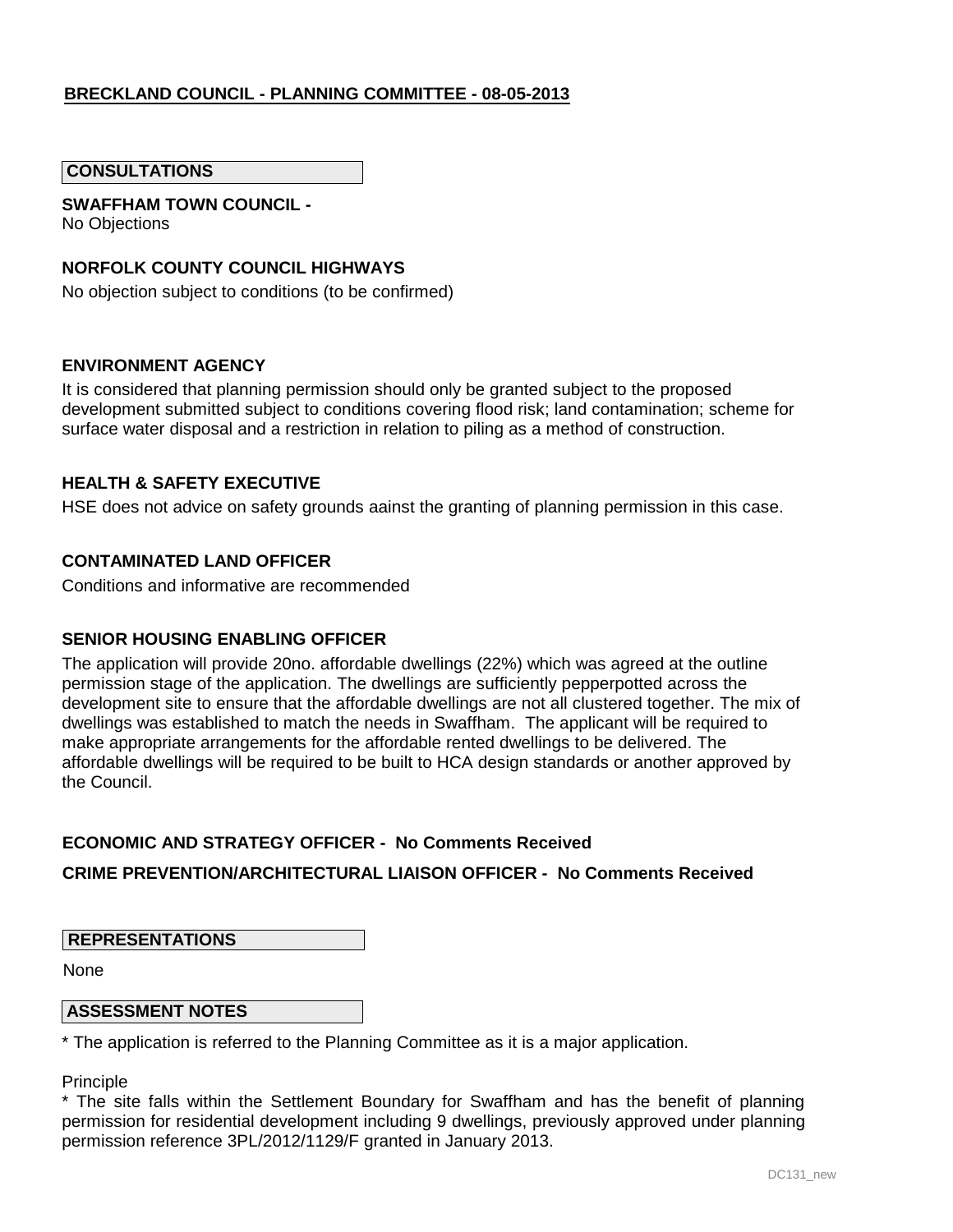\* This application seeks permission to re-plan parts of the approved scheme with the same number of dwellings.

\* The National Planning Policy Framework promotes the development of land for housing in suitable and sustainable locations provided that a high standard of design is achieved.

\* It is considered that the proposed revised design and layout satisfactorily accords with Core Strategy Policies DC1 (Amenity), DC11 (Open Space), DC12 (Trees and Landscape) and DC16 (Design).

\* The development provides 20% affordable housing which accords with the provision agreed in relation to the site as a whole.

\* Previously the applicant had requested a relaxation of Policy DC4 on viability grounds and it was agreed that whilst the affordable housing would be constructed to Code Level 3 it is proposed that the open market housing is built without the requirement for 10% of energy requirements to be met by on-site renewables. It was agreed that taking into account viability considerations and other sustainable features of the development (including transport measures and green infrastructure/SUDs), that a relaxation of policy was justified.

#### Design, layout and siting

\* The design and layout of the proposal including mix of housing, density, building height, massing and scale are consistent with the approved scheme and is considered to satisfactorily accord with Core Strategy Policy DC16 of the Adopted Core Strategy.

\* External materials satisfactorily reflect local building patterns

\* In addition, the proposal will retain on-site features such as established hedgerows and trees. It is recommended that a landscaping scheme is secured by planning condition.

\* The proposed development offers an opportunity to enhance biodiversity, particularly through the creation of green spaces and new ponds. A scheme of biodiversity enhancements to be secured by planning condition remains applicable.

#### Amenity

\* It is not considered that the proposal would have any significant effects on local residential amenity. The site is sufficiently separated from existing dwellings to avoid any direct visual impacts, including overlooking and overshadowing. Construction activities can be controlled by planning condition to avoid harmful impacts from noise and dust. In terms of amenity space, each house has a private rear garden of an acceptable size.

#### Highways

\* It is considered that the proposed development remains acceptable in transport and traffic terms. As previously a new roundabout junction is proposed on Brandon Road, together with a new footway and pedestrian crossing to link with existing footways on Brandon Road.

\* The site layout reflects that which has been approved. There are some minor changes to the layout of plots and siting of buildings with some changes to the location of car parking. Along the southern edge of the site there is a notable omission of two parking courts, which allows a more continuous street frontage of built development and greater on-plot parking.

\* The layout follows the urban design principles of the approved scheme comprising of perimeter block development providing visual continuity and good levels of natural surveillance of communal spaces and parking areas.

\* In addition the submitted Travel Plan proposes various measures to reduce dependence on private car use, the implementation of which would be secured by condition. A financial contribution towards local public transport services is secured by way of a Section 106 Obligation in relation to the wider site.

\* Norfolk County Council has been consulted on the proposals and following the receipt of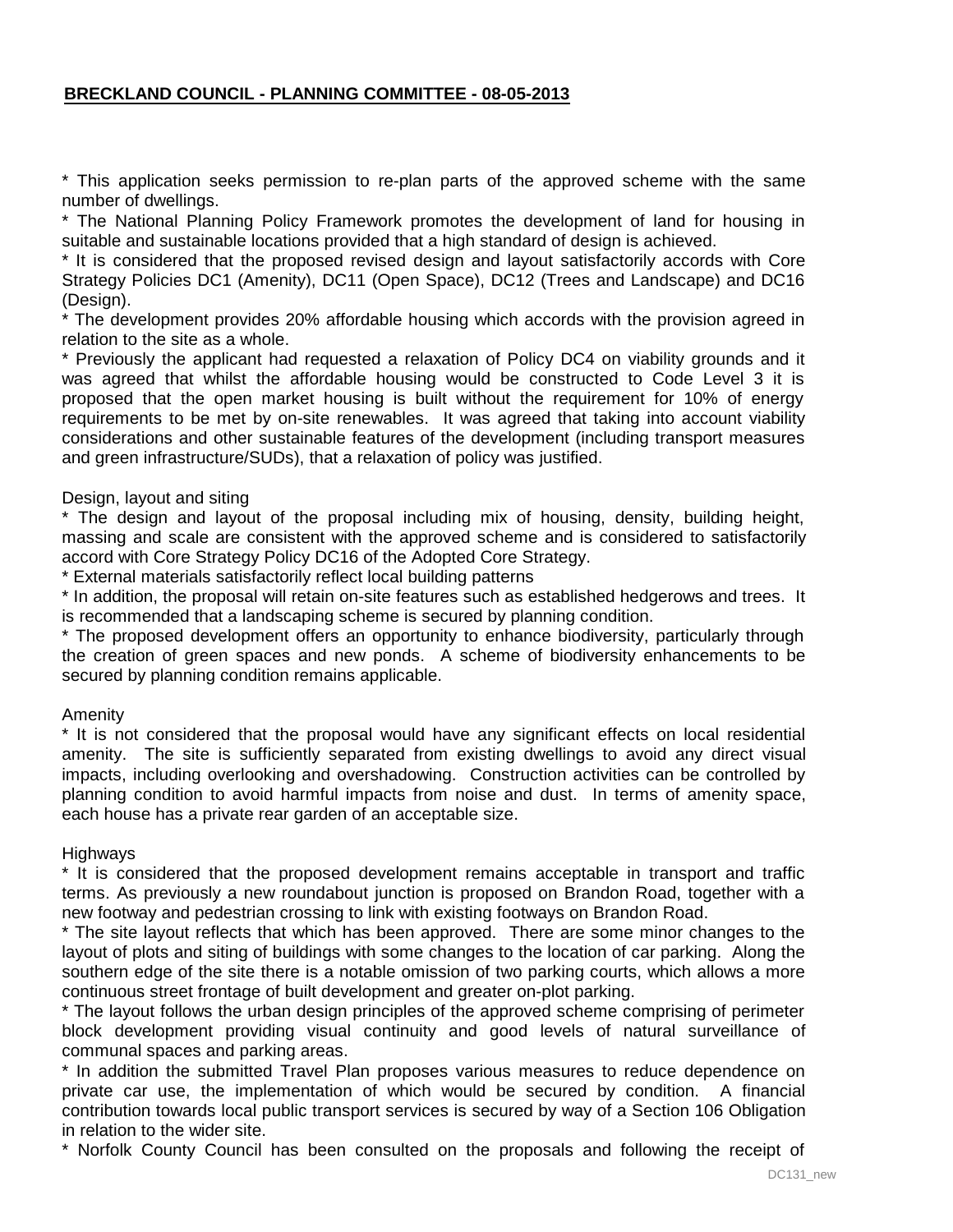satisfactorily amended plans raise no objections subject to conditions. At the time of writing recommended conditions are to be confirmed. Members will be up-dated at the meeting.

### **Conclusion**

\* The principle of residential development is acceptable. The layout and design as revised is acceptable and appropriate to the location.

\* It is recommended that planning permission is granted subject to conditions and to a legal agreement to ensure the new application remains subject to the obligations in the existing agreement relating to 3PL/2011/0868/F in relation to the whole site. Recommended conditions would include external materials, hard/soft landscaping, tree protection, biodiversity enhancements, contamination, drainage, construction management, access road construction, off-site highway improvements, parking and implementation of the Travel Plan. The legal agreement would include obligations relating to affordable housing, public open space provision and contributions towards library services and public transport.

## **RECOMMENDATION**

## **Planning Permission**

| <b>CONDITIONS</b> |
|-------------------|
|-------------------|

- **3007** Full Permission Time Limit (3 years)
- **3048** In accordance with submitted
- **MT03** External wall and roof materials to be agreed
- **PD09** No alterations to garage
- **3403** Screen fencing &/or walling to be built
- **3408** Landscaping - details and implementation
- **3920** Fire Hydrant condition
- **3414** Fencing protection for existing trees
- **3750** Ecological mitigation measures
- **3740** Any highway conditions
- **3920** Construction Method Statement
- **3949** Contaminated Land - Site Investigation/Remediation
- **3946** Contaminated Land - Unexpected Contamination
- **3920** Surface Water drainage scheme
- **3920** Pollution Control
- **3920** Flood Risk
- **3920** No piling
- **3920** S106 Note
- **3920** NOTE - Highways
- **3920** NOTE - Fire Hydrants
- **3920** No piling
- **3998** NOTE: Reasons for Approval
- **4000** Variation of approved plans
- **2001** Application Approved Following Revisions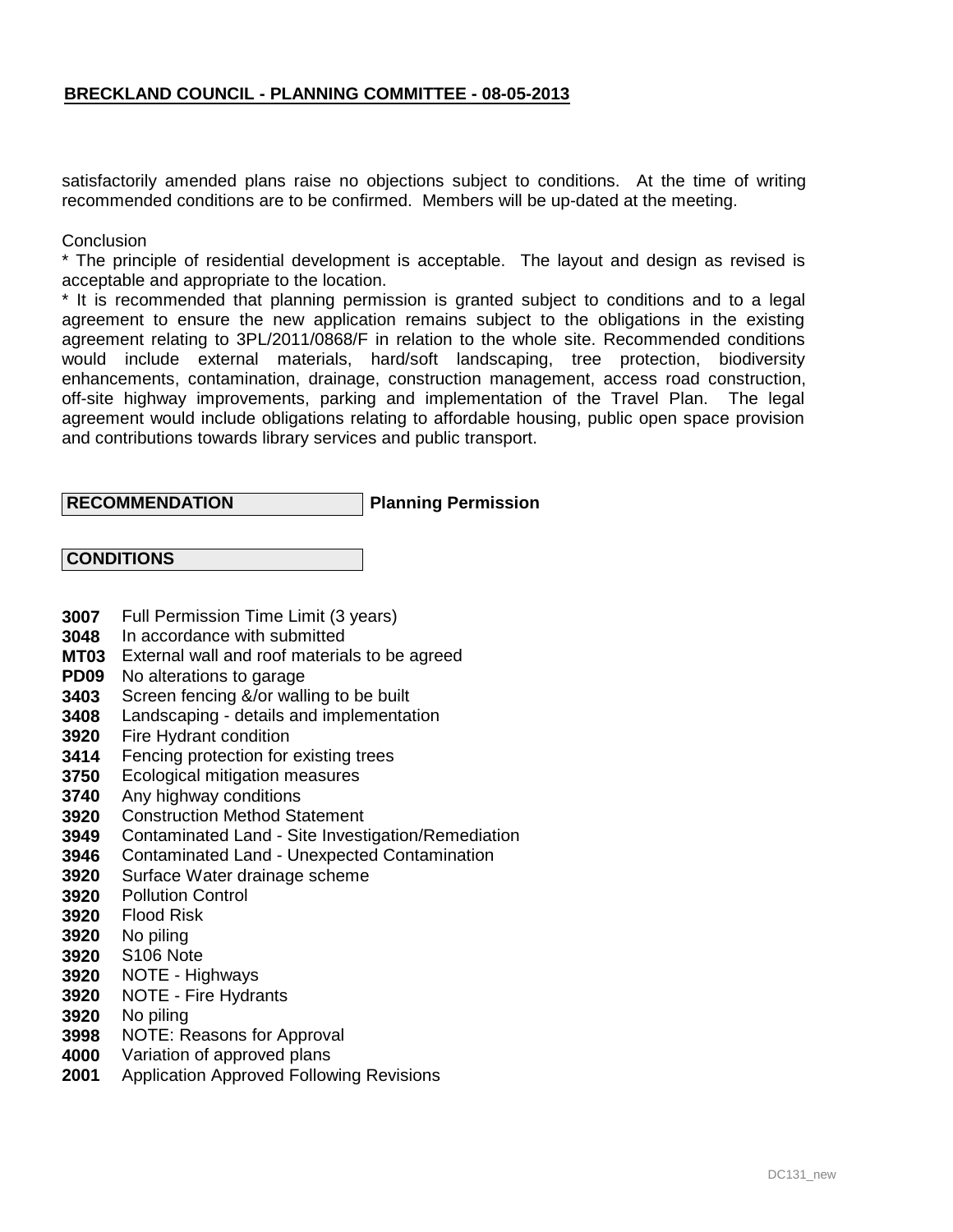| <b>ITEM</b>      | 4                                                                                                                                          | <b>RECOMMENDATION: APPROVAL</b> |                                  |                    |  |  |
|------------------|--------------------------------------------------------------------------------------------------------------------------------------------|---------------------------------|----------------------------------|--------------------|--|--|
| <b>REF NO:</b>   | 3PL/2013/0115/F                                                                                                                            |                                 | <b>CASE OFFICER: Chris Raine</b> |                    |  |  |
| <b>LOCATION:</b> | <b>DEREHAM</b>                                                                                                                             |                                 | <b>APPN TYPE: Full</b>           |                    |  |  |
|                  | 14-16 & 18 Norwich Street                                                                                                                  |                                 | <b>POLICY:</b>                   | In Settlemnt Bndry |  |  |
|                  |                                                                                                                                            |                                 | <b>ALLOCATION: Town Centre</b>   |                    |  |  |
|                  |                                                                                                                                            |                                 | <b>CONS AREA: Y TPO:</b>         | - N                |  |  |
|                  | <b>APPLICANT: Mr Basil Todd</b><br>Wensum Valley Golf & Country Club Norw                                                                  |                                 | LB GRADE: N                      |                    |  |  |
| <b>AGENT:</b>    | <b>LSI Architects LLP</b>                                                                                                                  |                                 |                                  |                    |  |  |
|                  | The Old Drill Hall 23a Cattle Market Street                                                                                                |                                 |                                  |                    |  |  |
|                  | <b>PROPOSAL:</b> Part demo & refurbishment with part new build incd. retail units to ground & 1st<br>floor & 4 no. residential units (2nd) |                                 |                                  |                    |  |  |

#### **KEY ISSUES**

Principle of development Impact upon the Conservation Area Local amenity Highway safety

## **DESCRIPTION OF DEVELOPMENT**

The application seeks full planning permission for the demolition of some buildings within the site (some of which have been the subject of fire damage) and which are the subject of a separate accompanying Conservation Area Consent application 3PL/2013/0117/CA (also on this agenda), the refurbishment of an existing building on site and the erection of a mix of two storey and three storey buildings so as to create 3 retail units over the ground and first floors of the site with 4 residential flats in the second storey of the development. The development proposes two distinct architectural styles, with a traditional looking building proposed for the part of the site which fronts onto Norwich Street and contemporary approach used for the part of the site which fronts onto Nunns Way.

## **SITE AND LOCATION**

The site consists of a large area within Dereham town centre with frontages onto Norwich Street to the south and Nunns Way to the north. At present there is a traditional two storey building fronting onto Norwich Street, which is vacant, this having previously been a bank. The remainder of the Norwich Road frontage is presently open as a result of the previously sited building being demolished due to fire damage. The frontage onto Nunns Way comprises a two storey building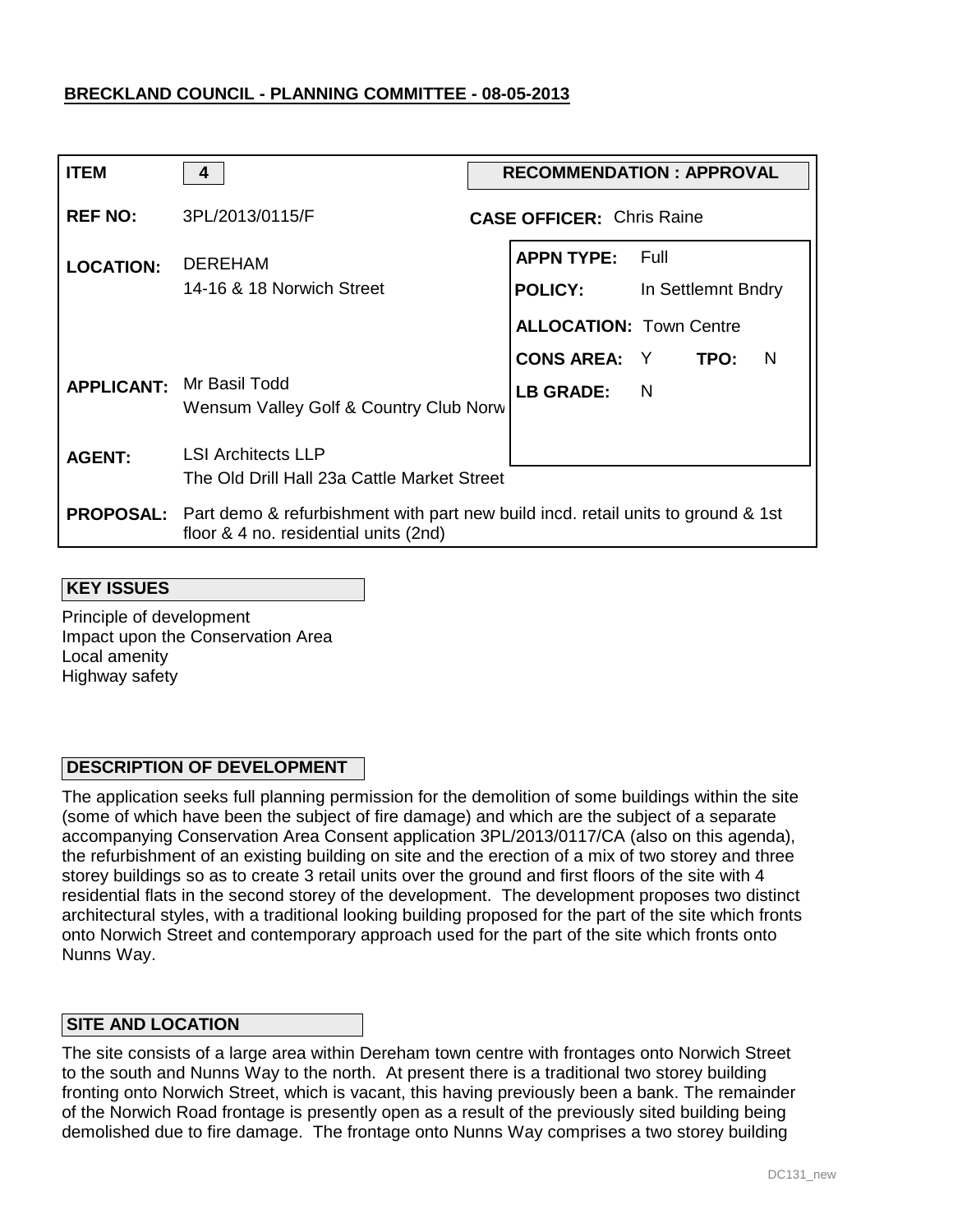which is occupied by a restaurant and take-away and an area of car parking. To the west of the site there are retail premises and to the east is a mix of predominantly retail premises with other town centre uses eg café.

## **EIA REQUIRED**

No

## **RELEVANT SITE HISTORY**

3PL/2012/0972/F and 3PL/2012/0973/CA - Part demolition and refurbishment with part new build inc. retail units to ground and 1st floor and residential units - Withdrawn 3PL/2013/0117/CA - part demo & refurbishment with part new building inc. retail units to ground and 1st floor and 4 no. residential units - Included on this agenda

## **POLICY CONSIDERATIONS**

The following policies of the adopted Breckland Core Strategy and Development Control Policies and the adopted Site Specific Policies and Proposals Document, including the Proposals Maps, have been taken into consideration in the determination of this application. The provisions of the National Planning Policy Framework have also been taken into account, where appropriate

- CP.07 Town Centres
- DC.01 Protection of Amenity
- DC.02 Principles of New Housing
- DC.09 Proposals for Town Centre Uses
- DC.14 Energy Efficiency
- DC.16 Design
- DC.17 Historic Environment
- NPPF With particular regard to paragraphs 23, 49, 50, 56, 57, 128, 129, 131, 132 and 133.

## **CONSULTATIONS**

## **DEREHAM T C - No Comments Received**

## **NORFOLK COUNTY COUNCIL HIGHWAYS**

No objection subject to securing the provision of cycle parking stands.

## **CONTAMINATED LAND OFFICER**

No objection subject to conditions and an informative.

## **ENVIRONMENT AGENCY**

No objection.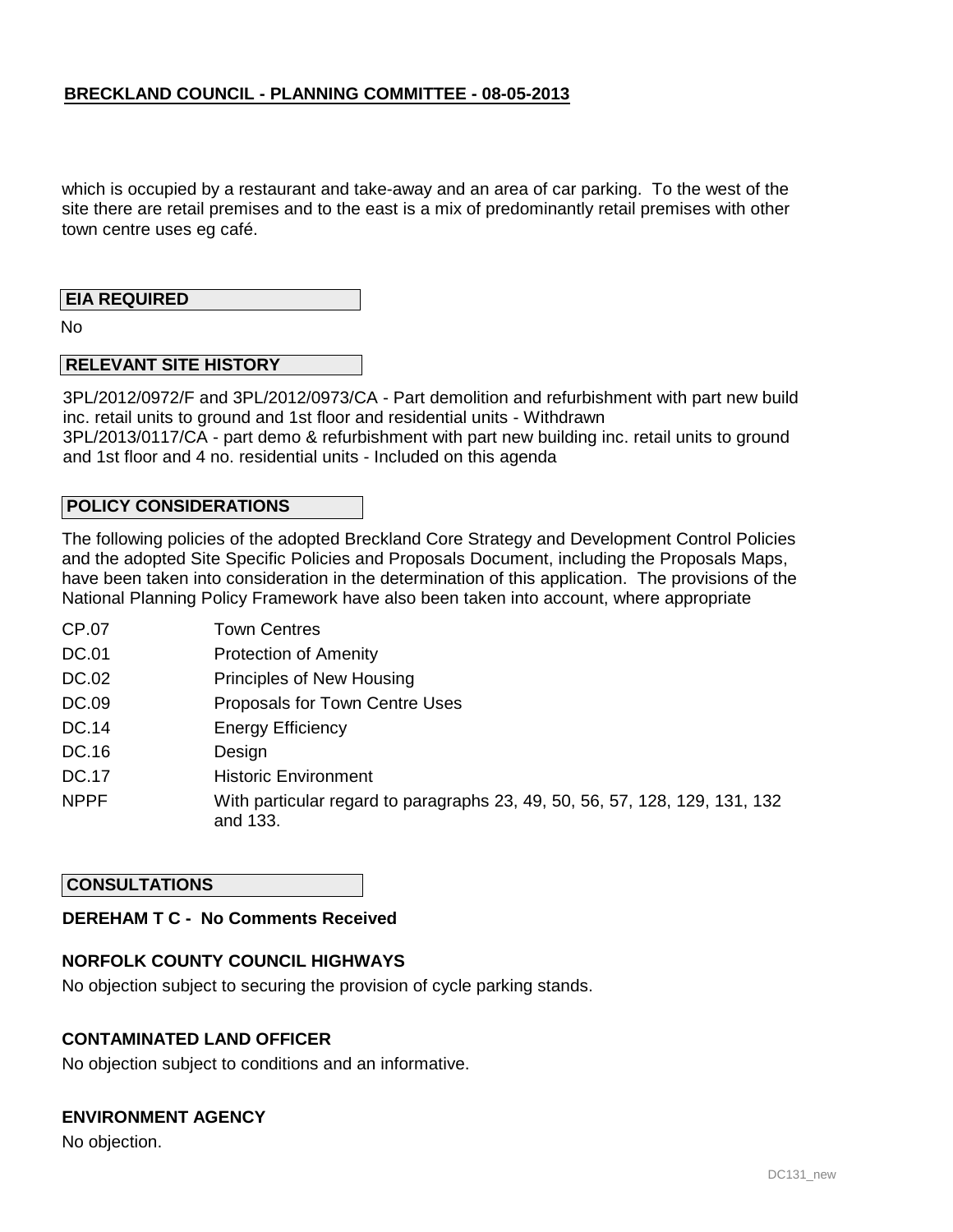## **NATURAL ENGLAND**

No objection.

## **CRIME PREVENTION/ARCHITECTURAL LIAISON OFFICER**

No objection subject to an informative.

## **HISTORIC BUILDINGS CONSULTANT**

No objection subject to appropriate external materials being used.

## **NCC HISTORIC ENVIRONMENT OFFICER**

No objection subject to the imposition of conditions in relation to the completion of archaeology related investigations on the site.

## **NORFOLK RIVERS INTERNAL DRAINAGE BOARD - No Comments Received**

## **ENVIRONMENTAL HEALTH OFFICERS - No Comments Received**

## **REPRESENTATIONS**

An objection has been received in relation to the following issues:

The buildings proposed are out of proportion with the previous buildings and would make Norwich Street claustrophobic; buildings should be limited to two storey and full regard should be had to any works carried out.

#### **ASSESSMENT NOTES**

\* The application is referred to the Planning Committee as it is a major application. (See 3PL/2013/0017/CA also on this agenda)

#### Principle of Development

\* The site lies within the Dereham town centre with the Norwich Street frontage forming part of the designated primary shopping frontage of the town. On this basis, the redevelopment of the site for A1 purposes is entirely consistent with national and local planning policy aims relating to town centres. Equally, the creation of additional residential dwellings on the second floor is entirely consistent with the policy aim of development of new properties in sustainable locations.

#### Impact upon the character and appearance of the Conservation Area

\* The site lies within the Conservation Area and, as such, it is essential that any new development has appropriate regard to the existing character and appearance of the locality. It is evident that the scheme proposes two distinctly different approaches to the design of the scheme to the two frontages the site benefits from. The Norwich Street frontage is made up of a collection of traditional buildings of typically two storey composition and therefore the proposed design for this part of the site adopts a traditional looking design across the entire frontage to mimic that of the existing building which is to be retained (former bank). It is considered that this is an effective approach which relates sufficiently well to its surroundings.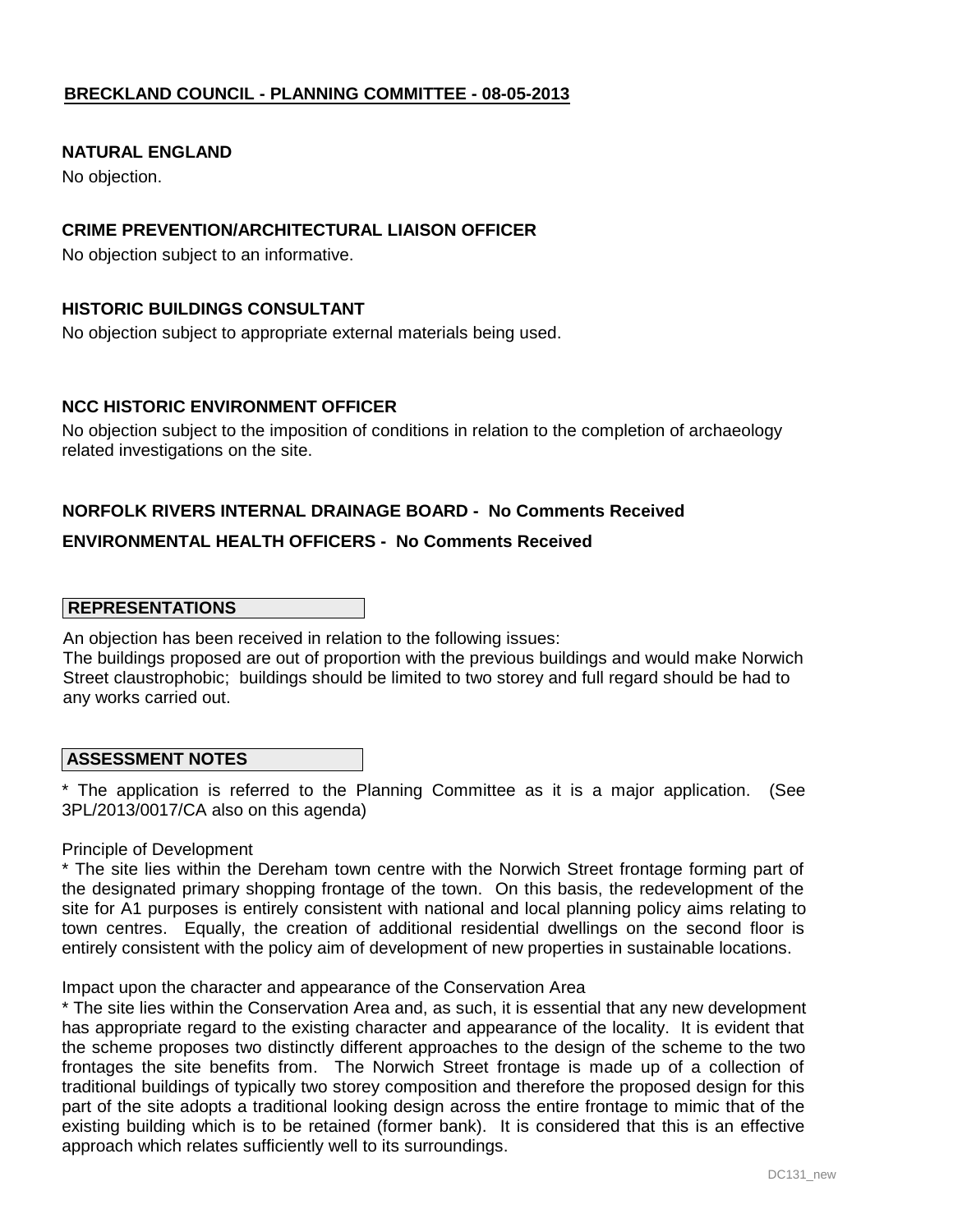\* With regard to the Nunns Way frontage, it is evident that this does not exhibit the same traditional looking buildings as the Norwich Street frontage, with more modern buildings prevalent in the locality (Palmers and Iceland for example). It is also evident that Iceland displays greater overall height and bulk than the traditional properties on the Norwich Street frontage. With this in mind, this part of the scheme has been designed with a more contemporary approach of three storey composition. It is considered that this approach is appropriate in this part of the site.

\* The Historic Buildings Consultant has confirmed that he has no objection to the scheme subject to acceptable external materials being agreed.

\* In considering the scheme overall, it is evident that the mix of traditional and contemporary design works sufficiently well together, creating a cohesive design which fits in with its surroundings.

#### Neighbour amenity

\* It is evident that the site has been in "mixed use" through a combination of retail, restaurant and take-away enterprises and, as such, the re-development of the site for a combination of retail and residential uses is entirely compatible with one another and with the adjacent premises which are made up of predominantly retail premises. The Environmental Health Team has been consulted and their comments are awaited. These will be reported verbally to the Planning Committee. However, on the basis of the above points it is not envisaged that they will object to the scheme.

#### Other issues

\* The Highway Authority has confirmed that they have no objection to the scheme subject to the inclusion of cycle parking within the development. It is considered that this can be achieved via a suitably worded planning condition.

\* The Environment Agency has confirmed that they have no objection to the proposal.

\* Norfolk Constabulary has no objection to the proposal subject to the imposition of an informative on any subsequent permission in relation to achieving "Secured by Design" status.

\* The Contaminated Land Officer has no objection subject to conditions relating to contamination.

\* Natural England has no objection to the proposal.

\* The County Council's Historic Environment Services Officer has confirmed that they have no objection subject to the imposition of conditions in relation to the completion of archaeological investigations.

## **Conclusion**

\* The scheme is considered to relate satisfactorily to its surroundings, having due regard to the Conservation Area, would not result in harm to neighbouring uses or occupiers and would cause no other significant harm. On this basis the application is recommended for approval.

 **RECOMMENDATION**

**Planning Permission**

## **CONDITIONS**

- **3006** Full Permission Time Limit (3 years)
- **3046** In accordance with submitted plans
- **3920** Cycle parking stands to be agreed and provided
- **3949** Contaminated Land - Site Investigation/Remediation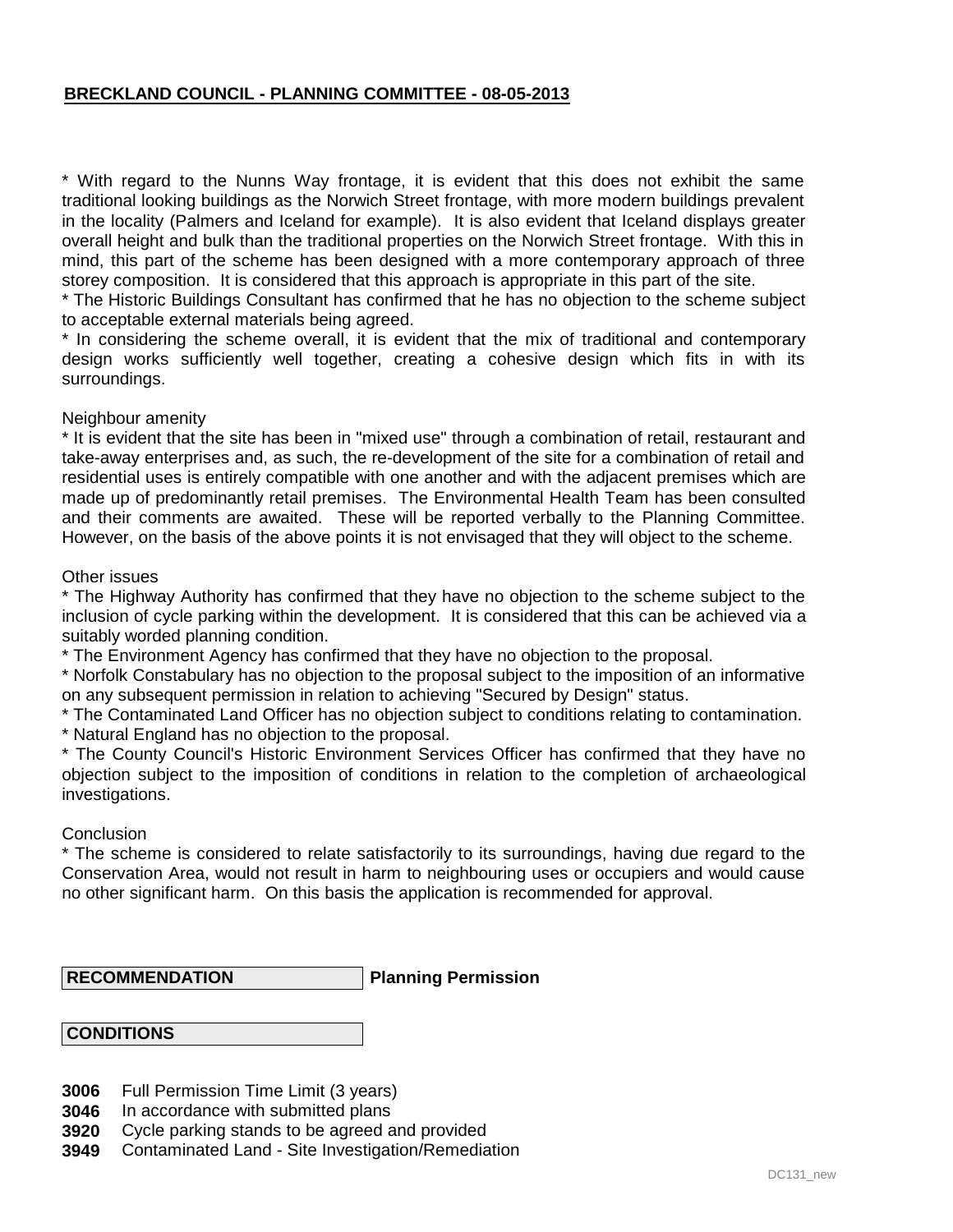- **3946** Contaminated Land - Unexpected Contamination
- **3923** Contaminated Land - Informative (Extensions)
- **3804** Precise details of foul water disposal
- **3802** Precise details of surface water disposal
- **3920** External materials as submitted
- **3920** Archaeology related condition
- **3920** Archaeology related condition
- **3920** Archaeology related condition
- **3920** Environmental health related condition
- **3994** NOTE: Scheme should seek "secured by design" accreditation
- **3998** NOTE: Reasons for Approval
- **4000** Variation of approved plans
- **3996** Note - Discharge of Conditions
- **2000** NOTE: Application Approved Without Amendment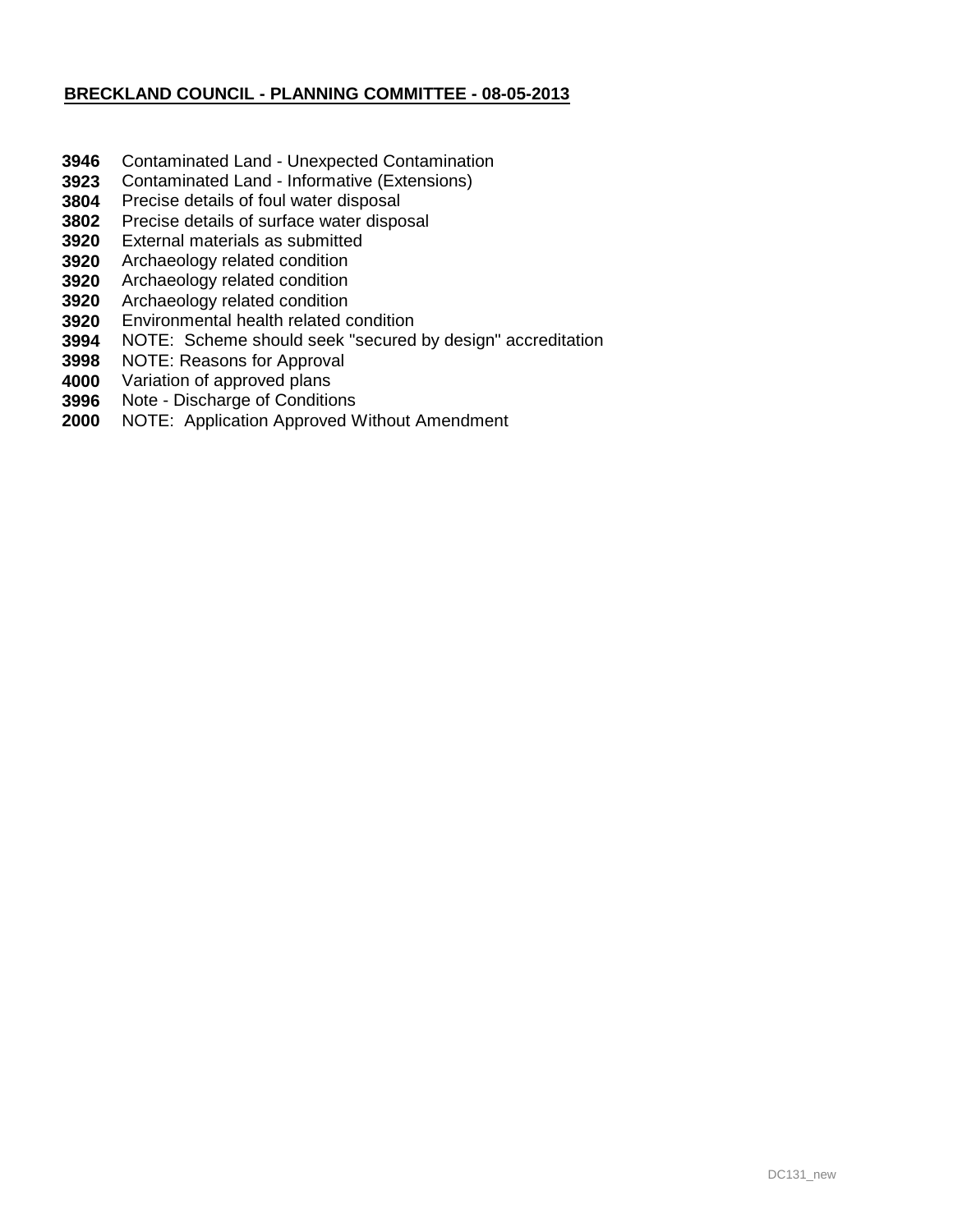| <b>ITEM</b>       | $5\phantom{1}$                                                                                                                             | <b>RECOMMENDATION: APPROVAL</b> |                                     |                                               |  |  |  |
|-------------------|--------------------------------------------------------------------------------------------------------------------------------------------|---------------------------------|-------------------------------------|-----------------------------------------------|--|--|--|
| <b>REF NO:</b>    | 3PL/2013/0117/CA                                                                                                                           |                                 | <b>CASE OFFICER: Chris Raine</b>    |                                               |  |  |  |
| <b>LOCATION:</b>  | <b>DEREHAM</b><br>14-16 & 18 Norwich Street                                                                                                |                                 | <b>APPN TYPE:</b><br><b>POLICY:</b> | Conserv.Area<br>Consent<br>In Settlemnt Bndry |  |  |  |
|                   |                                                                                                                                            |                                 | <b>ALLOCATION: Town Centre</b>      |                                               |  |  |  |
| <b>APPLICANT:</b> | Mr Basil Todd                                                                                                                              |                                 | <b>CONS AREA:</b> Y                 | TPO:<br>N                                     |  |  |  |
|                   | Wensum Valley Golf & Country Club Norw                                                                                                     |                                 | LB GRADE:                           | $\overline{N}$                                |  |  |  |
| <b>AGENT:</b>     | <b>LSI Architects LLP</b><br>The Old Drill Hall 23a Cattle Market Street                                                                   |                                 |                                     |                                               |  |  |  |
|                   |                                                                                                                                            |                                 |                                     |                                               |  |  |  |
|                   | <b>PROPOSAL:</b> Part demo & refurbishment with part new build incd. retail units to ground & 1st<br>floor & 4 no. residential units (2nd) |                                 |                                     |                                               |  |  |  |

#### **KEY ISSUES**

Visual impact upon the Conservation Area

## **DESCRIPTION OF DEVELOPMENT**

The application seeks Conservation Area Consent for the demolition of existing buildings on site. These consist of the following:

- Two storey building with associated additions to the rear of the premises fronting onto Norwich Street; these have already been demolished as a result of severe fire damage,

- L shaped two storey building fronting onto Nunn's Way.

## **SITE AND LOCATION**

The site consists of a large area within Dereham town centre with frontages onto Norwich Street to the south and Nunns Way to the north. At present there is a traditional two storey building fronting onto Norwich Street, which is vacant, this having previously been a bank. The remainder of the Norwich Road frontage is presently open as a result of the previously sited building being demolished due to fire damage. The frontage onto Nunns Way comprises a two storey building which is occupied by a restaurant and take-away and an area of car parking. To the west of the site there are retail premises and to the east is a mix of predominantly retail premises with other town centre uses eg café.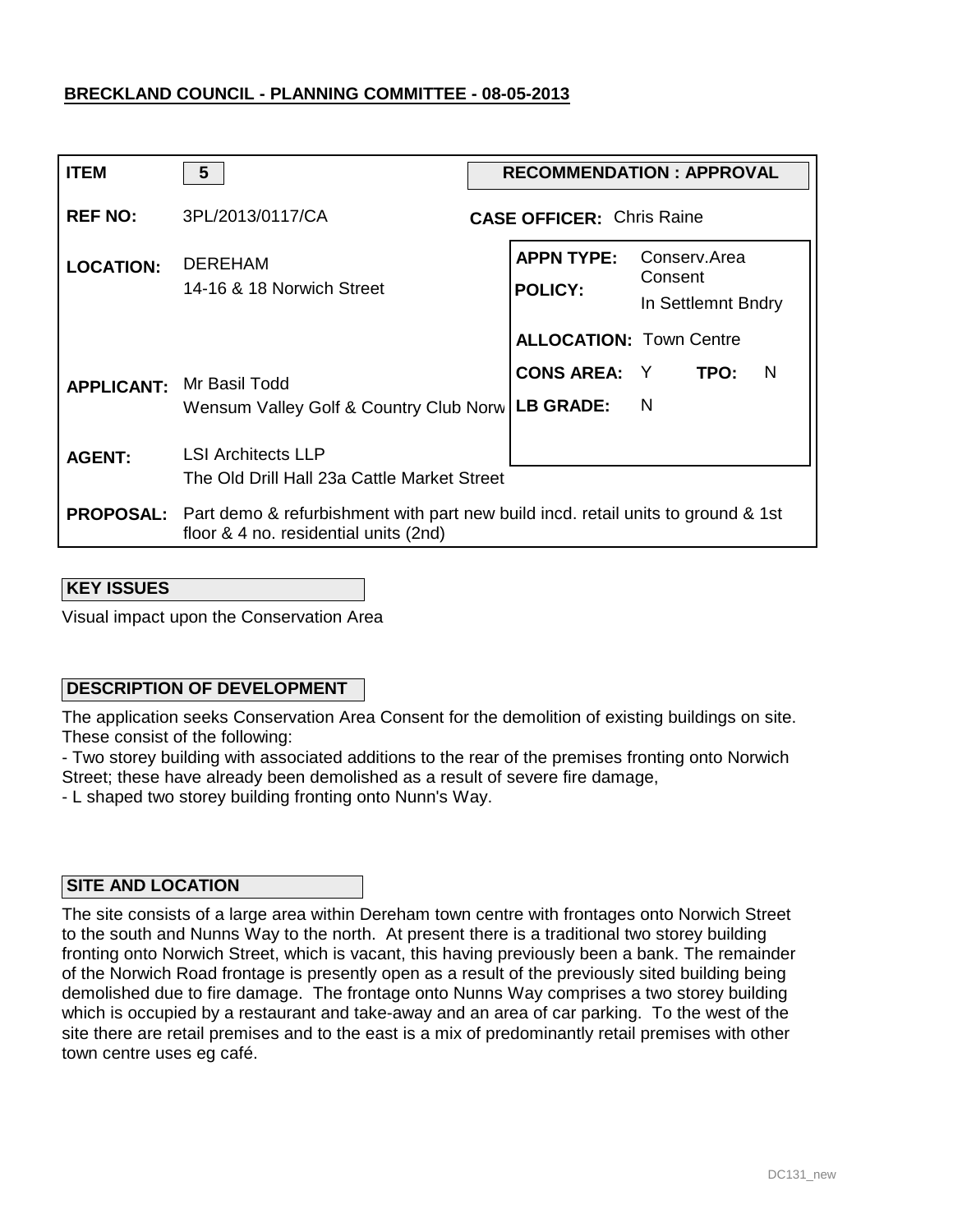## **EIA REQUIRED**

No

#### **RELEVANT SITE HISTORY**

3PL/2012/0972/F and 3PL/2012/0973/CA - Part demolition and refurbishment with part new build inc. retail units to ground and 1st floor and residential units - Withdrawn 3PL/2013/0115/F - part demo & refurbishment with part new building inc. retail units to ground and 1st floor and 4 no. residential units - Included on this agenda

#### **POLICY CONSIDERATIONS**

The following policies of the adopted Breckland Core Strategy and Development Control Policies and the adopted Site Specific Policies and Proposals Document, including the Proposals Maps, have been taken into consideration in the determination of this application. The provisions of the National Planning Policy Framework have also been taken into account, where appropriate

- DC.01 Protection of Amenity
- DC.17 Historic Environment
- NPPF With particular regard to paragraphs 128, 129, 132 and 133

#### **CONSULTATIONS**

#### **DEREHAM T C - No Comments Received**

#### **HISTORIC BUILDINGS CONSULTANT**

No objection.

## **REPRESENTATIONS**

None received.

## **ASSESSMENT NOTES**

\* This application is referred to the Planning Committee as it has been submitted in association with a major application on this agenda (3PL/2013/0115/F)

Visual impact upon the Conservation Area

\* It is evident that the buildings scheduled for demolition are of limited architectural or historic merit and thus make no significant contribution to the Conservation Area. With this in mind there is no objection in visual terms to the demolition of the buildings. The Historic Buildings Consultant has confirmed that there is no objection to the proposed demolition.

#### **Conclusion**

\* The proposal is considered to have adequate regard for the Conservation Area and is therefore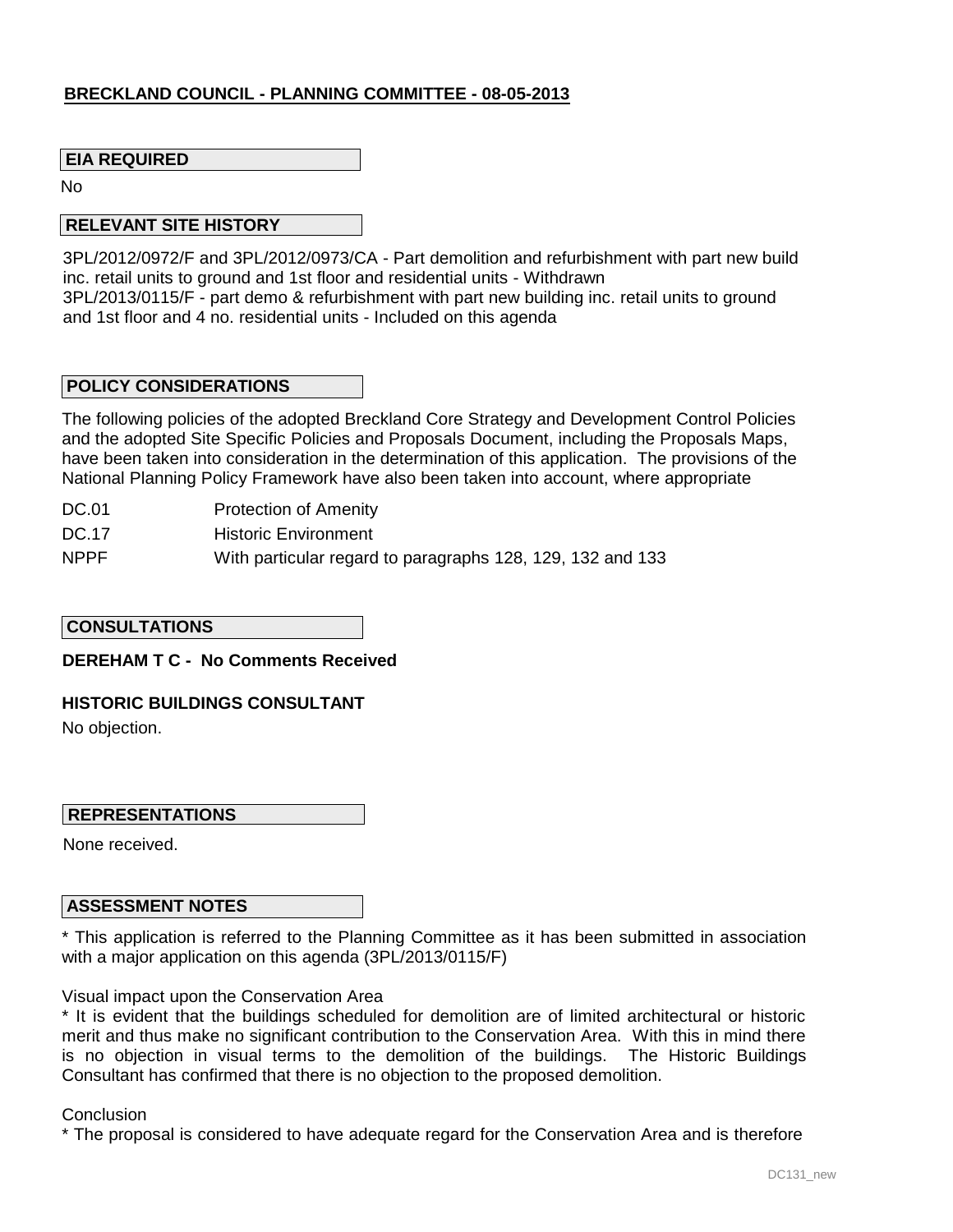recommended for approval.

## **RECOMMENDATION**

## **Conservation Area Consent**

 **CONDITIONS**

- **3010** Conservation Area Consent - Time Limit (5 years)
- **3046** In accordance with submitted plans
- **LB13** No demolition until redevelopment agreed
- **3998** NOTE: Reasons for Approval
- **4000** Variation of approved plans
- **3996** Note Discharge of Conditions
- **2000** NOTE: Application Approved Without Amendment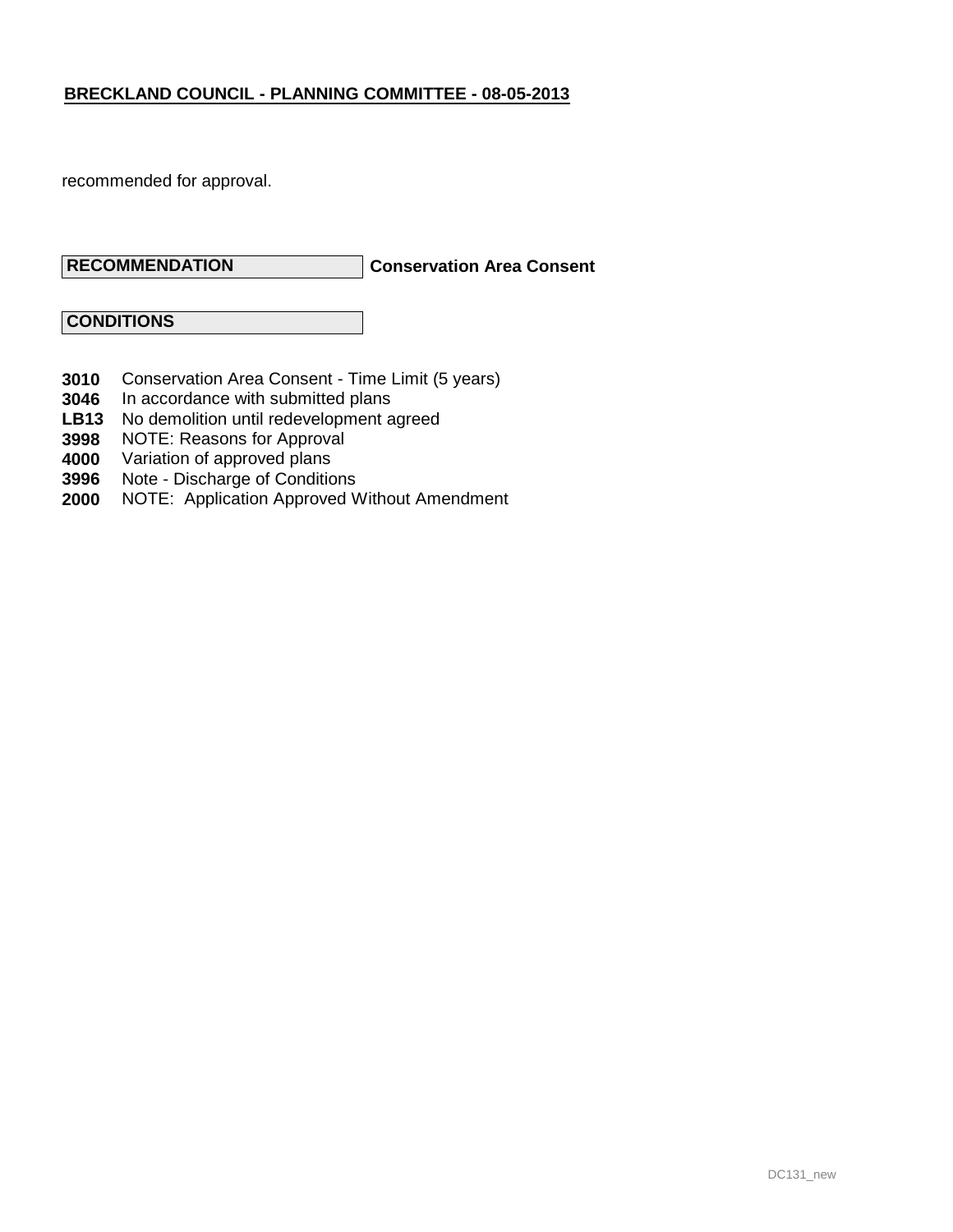| <b>ITEM</b>      | 6                                                                                                  | <b>RECOMMENDATION : APPROVAL</b>    |                |                            |   |
|------------------|----------------------------------------------------------------------------------------------------|-------------------------------------|----------------|----------------------------|---|
| <b>REF NO:</b>   | 3PL/2013/0138/F                                                                                    | <b>CASE OFFICER: Chris Raine</b>    |                |                            |   |
| <b>LOCATION:</b> | <b>FRANSHAM</b><br>Church Farm<br><b>Station Road</b>                                              | <b>APPN TYPE:</b><br><b>POLICY:</b> | - Full         | <b>Out Settlemnt Bndry</b> |   |
|                  |                                                                                                    | <b>ALLOCATION: No Allocation</b>    |                |                            |   |
|                  |                                                                                                    | <b>CONS AREA: N</b>                 |                | TPO:                       | N |
|                  | <b>APPLICANT:</b> Mr R Hurn and Mrs P Williams<br><b>Church Farm, Station Road Great Franshall</b> | <b>LB GRADE:</b>                    | $\blacksquare$ |                            |   |
| <b>AGENT:</b>    | <b>Windcrop Limited</b><br>The Granary Honingham Thorpe                                            |                                     |                |                            |   |
| <b>PROPOSAL:</b> | Installation of a single micro scale wind turbine (14.97m to hub, 5.6m diameter<br>blades)         |                                     |                |                            |   |

## **KEY ISSUES**

Principle of development Visual impact upon the character and setting of the countryside Neighbour amenity Air traffic safety

## **DESCRIPTION OF DEVELOPMENT**

The application seeks full planning permission for the erection of a single wind turbine on farmland within Fransham. The wind turbine is a Quiet Revolution HY5-AD5.6 which has a hub height of 14.97m, with a blade diameter of 5.m, thus giving a maximum height of 17.8m. The turbine is finished in a matt grey colour.

## **SITE AND LOCATION**

The application site consists of part of an agricultural field located in the parish of Fransham. To the south of the site is the Station Road carriageway with the closets neighbouring residential dwellings to the north-east, south-east and south.

## **EIA REQUIRED**

No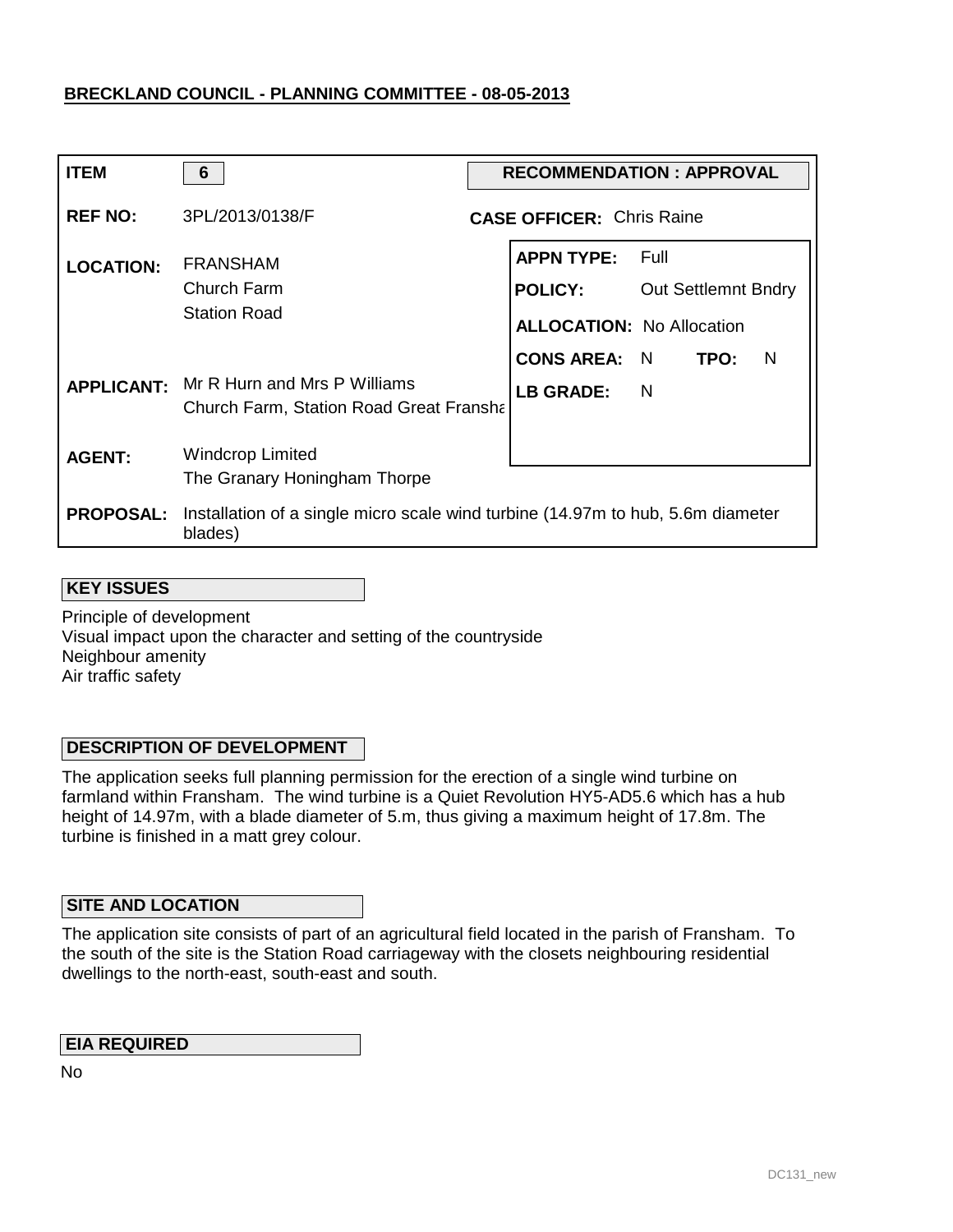## **RELEVANT SITE HISTORY**

No relevant site history

## **POLICY CONSIDERATIONS**

The following policies of the adopted Breckland Core Strategy and Development Control Policies and the adopted Site Specific Policies and Proposals Document, including the Proposals Maps, have been taken into consideration in the determination of this application. The provisions of the National Planning Policy Framework have also been taken into account, where appropriate

- DC.01 Protection of Amenity
- DC.12 Trees and Landscape
- DC.15 Renewable Energy
- NPPF With particular regard to paragraphs 93, 94, 95, 96, 97 and 98

#### **CONSULTATIONS**

#### **FRANSHAM P C -**

The Parish Council objects to this application because of noise, intrusion, privacy and impacting on the value of neighbouring properties

### **NORFOLK COUNTY COUNCIL HIGHWAYS**

No objection.

#### **TREE & COUNTRYSIDE CONSULTANT**

This would seem a relatively sheltered location for a wind turbine.

## **ENVIRONMENTAL HEALTH OFFICERS**

No objection subject to conditions

## **MINISTRY OF DEFENCE (WIND TURBINES)**

No objection

## **CIVIL AVIATION AUTHORITY**

**Comments** 

## **SAFEGUARDING CO-ORDINATOR NORWICH INTERNATIONAL AIRPORT**

No objections

## **NATIONAL AIR TRAFFIC SERVICES**

No objections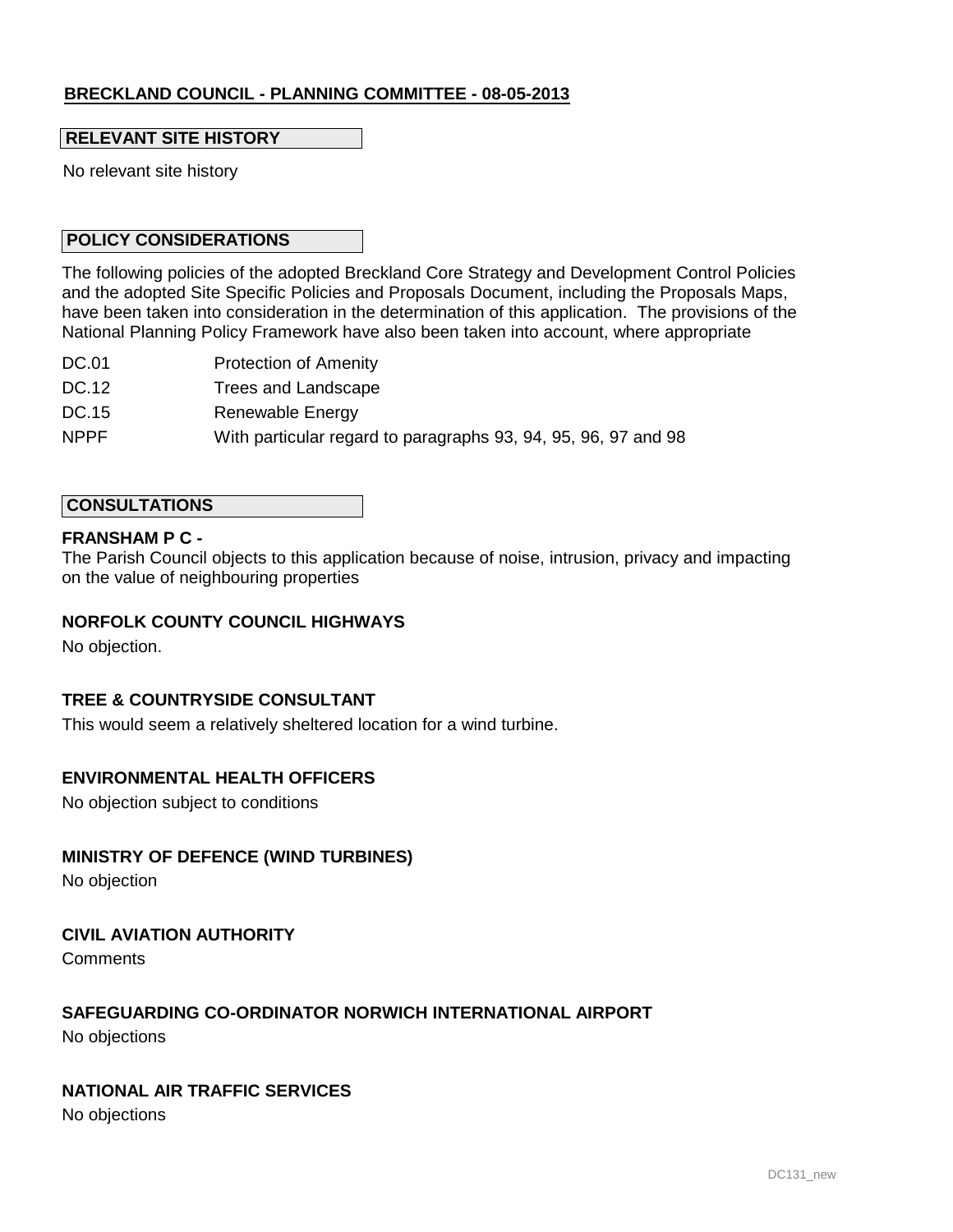### **CONTAMINATED LAND OFFICER**

No objection

## **PRINCIPAL PLANNER MINERAL & WASTE POLICY - No Comments Received**

#### **REPRESENTATIONS**

Objections have been received, a summary of which is as follows:

Detrimental to neighbour amenity given associated noise issues; out of character with this residential area; detrimental to wildlife; loss of peace and tranquillity; solar panels are preferable for producing green energy; detrimental to the appearance of this rural area; people close by to turbines such as these in nearby villages are being negatively affected by them; it would cause shadow flicker; detrimental to horse riders which in turn may have implications for highway safety; case law supports the notion that villagers' rights are more important than the government's renewable energy targets; the proposal may constitute grounds for complaint under private law nuisance and statutory nuisance legislation; it is nearly twice the height of permitted development allowances

## **ASSESSMENT NOTES**

\* The application is referred to the Planning Committee at the request of the Ward Representative in the light of concerns regarding amenity.

#### Principle of Development

\* The National Planning Policy Framework and Policy DC15 Of the Breckland Core Strategy support the principle of renewable energy proposals provided that there is no significant harm caused by a proposal, for example by virtue of visual impact or impact on neighbour amenity etc. In terms of assessing the merits of the scheme, an assessment is as follows:

#### Visual Impact

\* In terms of the visual impact of the proposal upon this rural location, this areas lies within an area designated as "Plateau Farmland" within the document entitled "Wind Turbine Development landscape Assessment, Evaluation and Guidance". This document was co-commissioned with Kings Lynn and West Norfolk Borough Council to establish the suitability of the varying types of landscape to accommodate wind turbine development. This particular landscape character type suggests that this landscape has a high capacity to accommodate a single turbine. It should also be stressed that the proposed wind turbine is of relatively modest height (17.8m to blade tip) and is relatively slender in nature. In conclusion, whilst the turbine would be visible, it is considered that this proposal would not be unduly conspicuous in the rural landscape. There are two listed buildings within the vicinity, the closest being approximately 200m away, it is considered that the degrees of separation are sufficient to avoid any significant harm to their character or setting.

#### Neighbour amenity

\* In terms of neighbour amenity, significant concern has been raised in relation to the noise associated with the proposal. The Environmental Health Officer has assessed the proposal and concluded that, they have no objection to the scheme in terms of nuisance grounds including noise, subject to the imposition of planning conditions.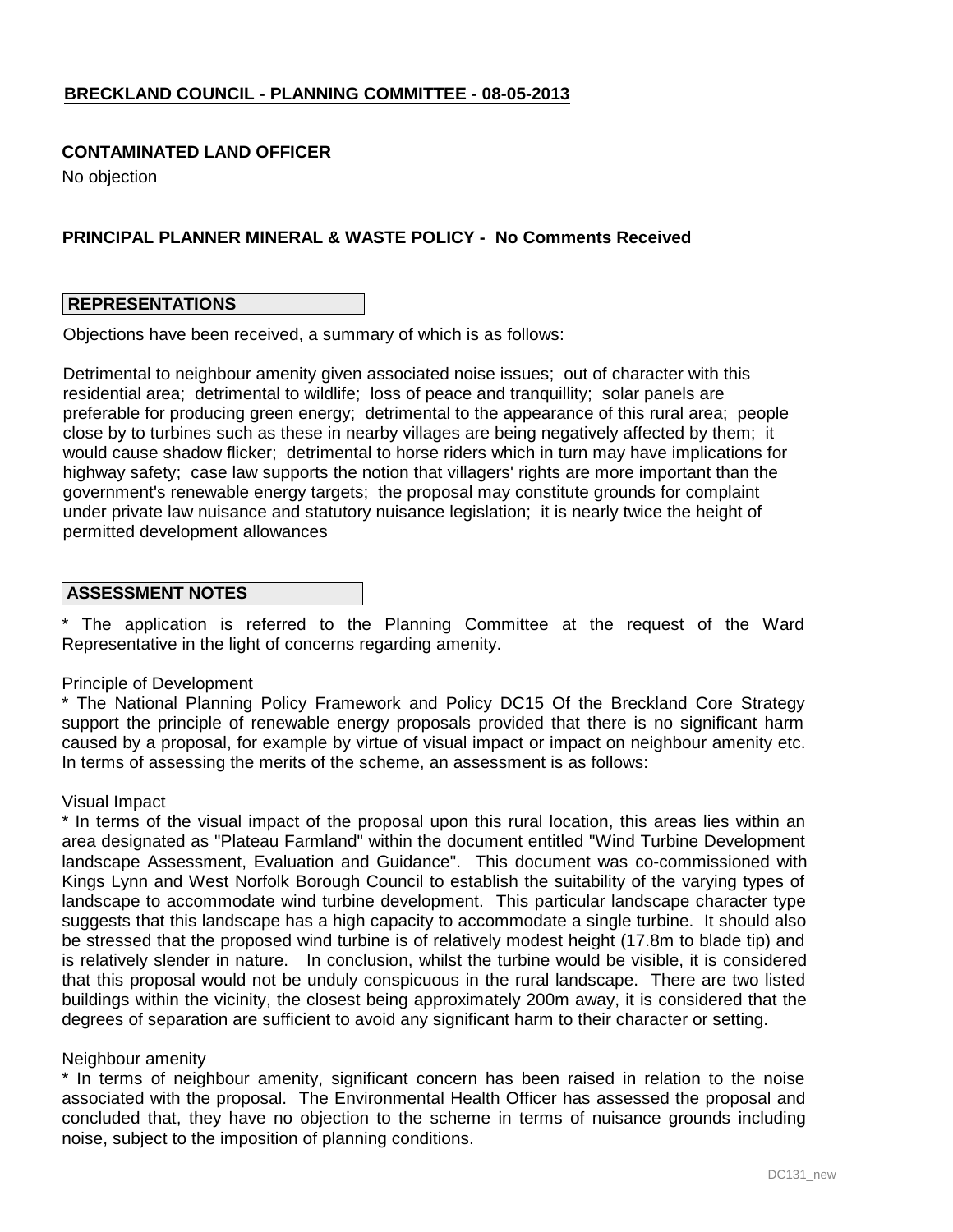#### Air Traffic Safety

\* In terms of air traffic safety, the necessary consultees, namely the MOD, CAA, NATS and Norwich Airport have been consulted and none of these parties have objected to the proposal.

Other issues

- \* The Highway Authority has confirmed that it has no objection.
- \* The Tree and Countryside Consultant has confirmed no objection to the proposal.

**Conclusion** 

\* It is considered that the proposal would not compromise the character and setting of the countryside, including any listed buildings , neighbour amenity, air traffic safety or any other planning issue, and therefore, the application is recommended for approval.

#### **Planning Permission RECOMMENDATION**

 **CONDITIONS**

- **3007** Full Permission Time Limit (3 years)
- **3046** In accordance with submitted plans
- **3920** Noise condition
- **3920** Only approved turibine to be installed
- **3920** Turbine maintenance
- **3740** NOTE - Excavations adjacent public highway
- **3994** NOTE - requirements of MOD
- **3998** NOTE: Reasons for Approval
- **4000** Variation of approved plans
- **3996** Note - Discharge of Conditions
- **2000** NOTE: Application Approved Without Amendment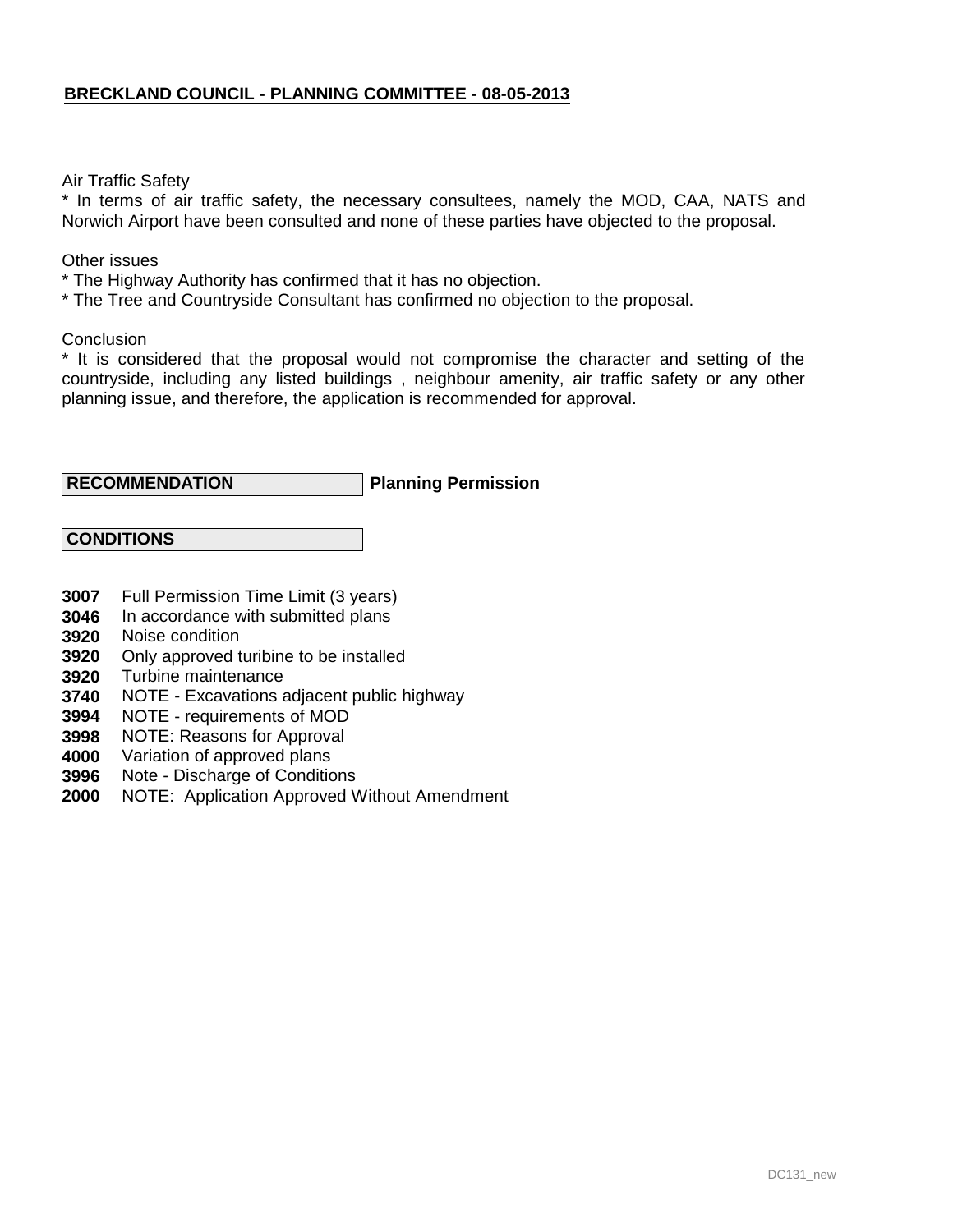| <b>ITEM</b>      | $\overline{7}$                                                                                                      | <b>RECOMMENDATION: REFUSAL</b>      |          |                            |     |
|------------------|---------------------------------------------------------------------------------------------------------------------|-------------------------------------|----------|----------------------------|-----|
| <b>REF NO:</b>   | 3PL/2013/0214/F                                                                                                     | <b>CASE OFFICER: Liz Starling</b>   |          |                            |     |
| <b>LOCATION:</b> | <b>HARLING</b><br>Furneaux                                                                                          | <b>APPN TYPE:</b><br><b>POLICY:</b> | - Full   | <b>Out Settlemnt Bndry</b> |     |
|                  | West Harling Road                                                                                                   | <b>ALLOCATION: No Allocation</b>    |          |                            |     |
|                  |                                                                                                                     | <b>CONS AREA:</b>                   | N        | TPO:                       | - Y |
|                  | <b>APPLICANT:</b> Mr & Mrs A Hales<br><b>Furneaux West Harling Road</b>                                             | <b>LB GRADE:</b>                    | <b>N</b> |                            |     |
| <b>AGENT:</b>    | Hunter Architects & Planners (Mr Ian Hunt)                                                                          |                                     |          |                            |     |
|                  | 89a Bloomsbury Lane Timperley                                                                                       |                                     |          |                            |     |
|                  | <b>PROPOSAL:</b> Erection of detached super eco home, with integral garage and associated<br>access and landscaping |                                     |          |                            |     |

#### **KEY ISSUES**

Principle of development Justification for countryside location Impact upon protected trees Highway safety Impact upon residential amenity

## **DESCRIPTION OF DEVELOPMENT**

This application seeks full planning permission for a new detached two-storey dwelling to be constructed in the side garden of the applicant's property known as Furneaux. The scheme adopts a contemporary approach using a mixture of traditional and contemporary materials. The dwelling is to be built to Code Level 6 of the Code for Sustainable Homes.

Access to the site would be via a new access off West Harling Road, and the proposed dwelling would be served by its own garden and parking and turning areas.

#### **SITE AND LOCATION**

The application site lies in a rural location outside the Settlement Boundary for East Harling, and is set within a cluster of predominantly residential development.

The site comprises of part of the garden of an existing detached bungalow and would be accessed via West Harling Road which lies to the north-west of the site. To the north-east and west of the site are residential dwellings and to the south is a large agricultural type building. The northern part of the application site contains trees subject to a Tree Preservation Order.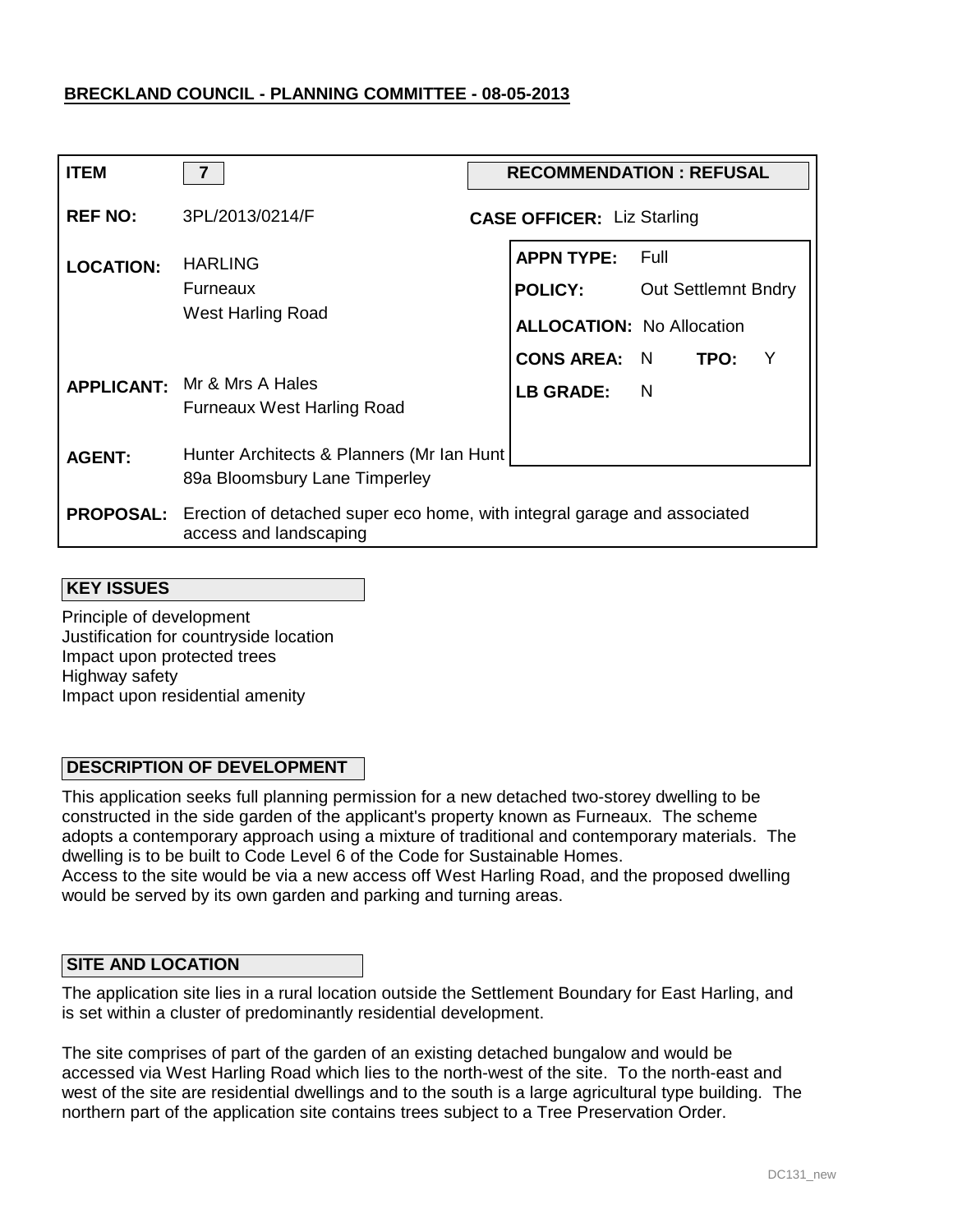## **EIA REQUIRED**

No

### **RELEVANT SITE HISTORY**

3PL/2012/0882/F - Proposed Super Eco Detached dwelling House with Integral Garage - Refused on 13th November 2012.

#### **POLICY CONSIDERATIONS**

The following policies of the adopted Breckland Core Strategy and Development Control Policies and the adopted Site Specific Policies and Proposals Document, including the Proposals Maps, have been taken into consideration in the determination of this application. The provisions of the National Planning Policy Framework have also been taken into account, where appropriate

| CP.01       | Housing                                        |
|-------------|------------------------------------------------|
| CP.11       | Protection and Enhancement of the Landscape    |
| CP.12       | Energy                                         |
| CP.14       | <b>Sustainable Rural Communities</b>           |
| DC.01       | <b>Protection of Amenity</b>                   |
| DC.02       | Principles of New Housing                      |
| DC.11       | Open Space                                     |
| DC.12       | Trees and Landscape                            |
| DC.14       | <b>Energy Efficiency</b>                       |
| DC.16       | Design                                         |
| DC.19       | <b>Parking Provision</b>                       |
| <b>NPPF</b> | With particular regard to Paragraphs 55 and 17 |
|             |                                                |

### **CONSULTATIONS**

## **HARLING P C -**

The Council will only allow with an important caveat that this project is not to be used as a precedent for other such developments outside or within village guidelines. This is a special case due to its uniqueness.

## **NORFOLK COUNTY COUNCIL HIGHWAYS**

No objection subject to the imposition of conditions in respect of visibility, access and onsite parking provision.

### **CONTAMINATED LAND OFFICER**

No objection on the grounds of contamination.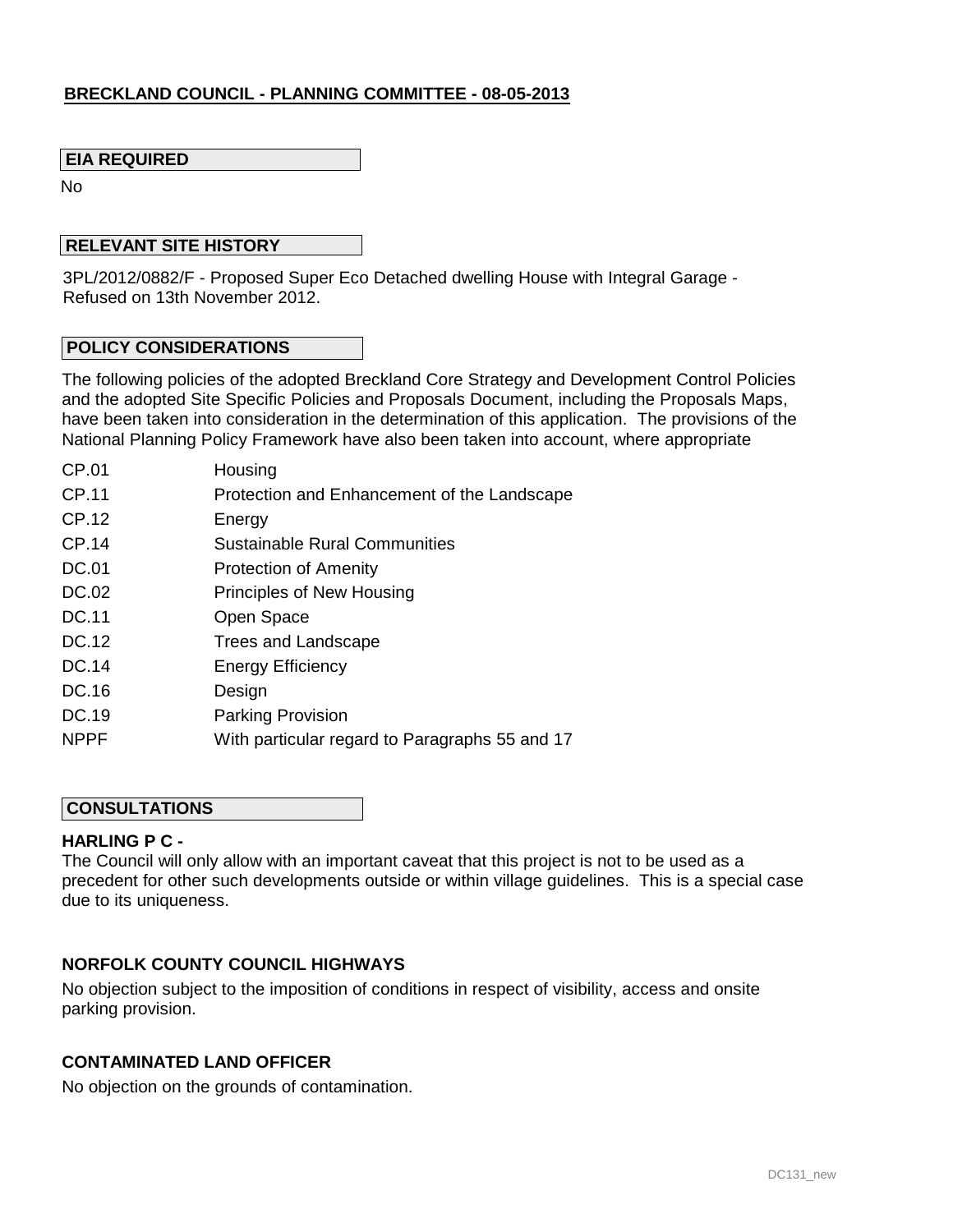## **TREE & COUNTRYSIDE CONSULTANT**

No objection subject to the imposition of a condition requiring service lines to pass outside the root protection areas of protected trees T3 - T6.

## **ENVIRONMENTAL HEALTH OFFICERS**

No objections.

## **HISTORIC BUILDINGS CONSULTANT**

Concerns raised in respect of elements of the proposed design.

## **ENVIRONMENTAL PLANNING**

The application proposes a new dwelling on land outside of the settlement boundary within Harling, where there is a general presumption against new market dwellings. In this regard any new market dwelling would need to meet one of the criteria a-f in Core Strategy Policy CP14 Sustainable Rural Communities and also have regard to paragraph 55 of the NPPF.

The design and access statement suggests that this dwelling should be considered against the final bullet point of paragraph 55, which allows for new homes in the countryside to be developed if they are of exceptional quality or of an innovative nature of design. This criterion of paragraph 55 relates to exceptional quality and innovative design within a national context. As such the number of dwellings which have been granted on this basis across England is limited. This application proposes a super-eco home which should achieved code level 6 (zero carbon) within the Code for Sustainable Homes. Code level 6 is the highest code within the code for sustainable homes. Whilst dwellings achieving code level 6 is not common, it is not considered that this alone would meet the exceptional and innovative standards required under paragraph 55 for a departure from policy.

## **BUILDING CONTROL - No Comments Received**

#### **REPRESENTATIONS**

Letters of support have been received from local residents on the grounds of the dwellings innovative contemporary design, enhancement of the landscape, environmental benefits from the dwellings being code 6 and the fact that the plot is a infill site within a cluster of existing properties.

#### **ASSESSMENT NOTES**

\* The application is referred to Planning Committee for determination given the history relating to the site and its wider implications.

\* Members will recall that planning permission was recently refused for an eco-dwelling to be constructed on the site, albeit of a different deign to that which is currently being proposed (ref: 3PL/2012/0882/F).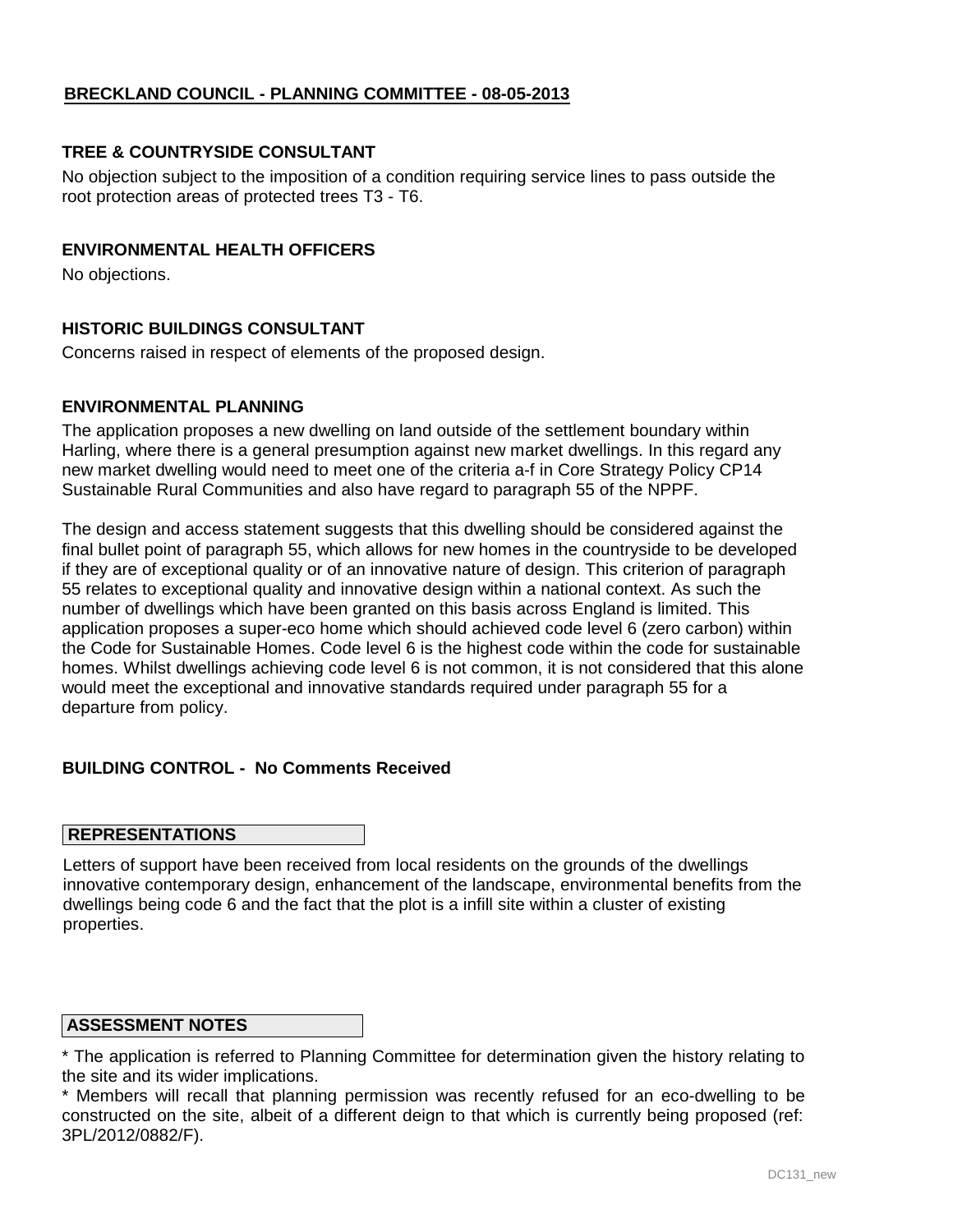### Principle of development

\* The application site lies outside the designated Settlement Boundary for East Harling, in an area where special justification is required for allowing dwellings as set out in paragraph 55 of the National Planning Policy Framework (NPPF). This application should pay particular attention to the following part of the aforementioned paragraph in relation to justifying a new dwelling in the countryside:

" The exceptional quality or innovative nature of the design of the dwelling. Such a design should:

- Be truly outstanding or innovative, helping to raise standards of design more generally in rural areas.

- Reflect the highest standards of architecture,

- Significantly enhances its immediate setting and be sensitive to the defining characteristics of the local area".

\* In this case, in general terms, the design of the proposed dwelling is considered interesting and contemporary in its approach and style, would be a marked improvement on the design of the dwelling previously proposed, would have strong eco-credentials (proposing to achieve code level 6 of the Code for Sustainable Homes) and would constitute an infill plot within an established group of residential properties. Discussions are currently taking place with the agent in respect of improving the 'round' element of the scheme in light of the concerns raised by the Historic Buildings Consultant. Members will be updated verbally at the meeting in respect of this matter.

\* Notwithstanding the issues referred to above, paragraph 55 of the NPPF also requires that to be deemed acceptable, a new residential dwelling located outside a settlement boundary must be of exceptional quality and it is not considered that the dwelling proposed would meet this very strict requirement.

#### Impact upon protected trees

\* A number of trees on the site are covered by a Tree Preservation Order. The Arboricultural Impact Report submitted in support of the application is considered acceptable, and subject to the imposition of a condition in respect of the location of service lines within the site, no objection has been raised by the Tree and Countryside Consultant. As such, it is considered that the scheme would adequately protect trees the subject of the TPO on the site and accord with Policy DC12 of the Breckland Core Strategy.

#### Highway safety

\* In terms of highway safety, no objection has been raised by the Highways Authority subject to the imposition of conditions in respect of the access, visibility and onsite parking and turning provision.

#### Impact upon residential amenity

\* It is considered that the proposed dwelling, by virtue of its design and distancing from adjacent dwellings, would adequately safeguard the residential amenities of neighbouring properties in respect of light, noise and privacy. As such, it is considered that the proposal would accord with the requirements of Policy DC1 of the Breckland Core Strategy and paragraph 17 of the NPPF.

### Other issues

\* The application is supported by a unilateral agreement in respect of open space provision in accordance with Policy DC11 of the Breckland Core Strategy.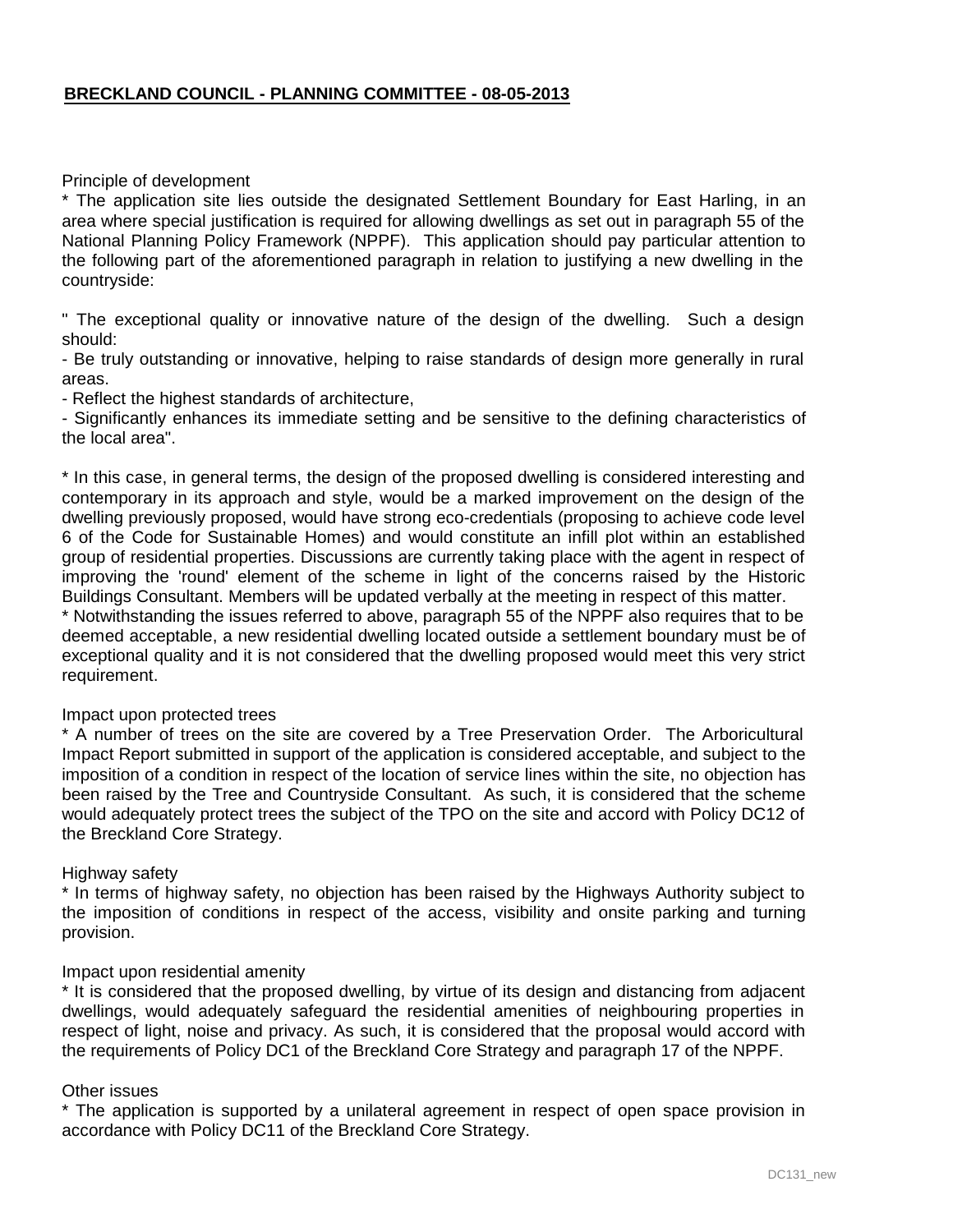**Conclusion** 

\* Notwithstanding the revisions made to the application, it is considered that the proposal fails to meet the challenging targets set out by the NPPF in regard to achieving an exceptional quality or innovatively designed dwelling and, as such, the application is recommended for refusal.

**Refusal of Planning Permission RECOMMENDATION**

## **REASON(S) FOR REFUSAL**

- **9900** Not exceptional as required by paragraph 55 refusal
- **9900** Outside settlment boundary reason for refusal
- **9900** Policy reason for refusal
- **9900** Unsustainable location
- **2002** Application Refused Following Discussion No Way Forward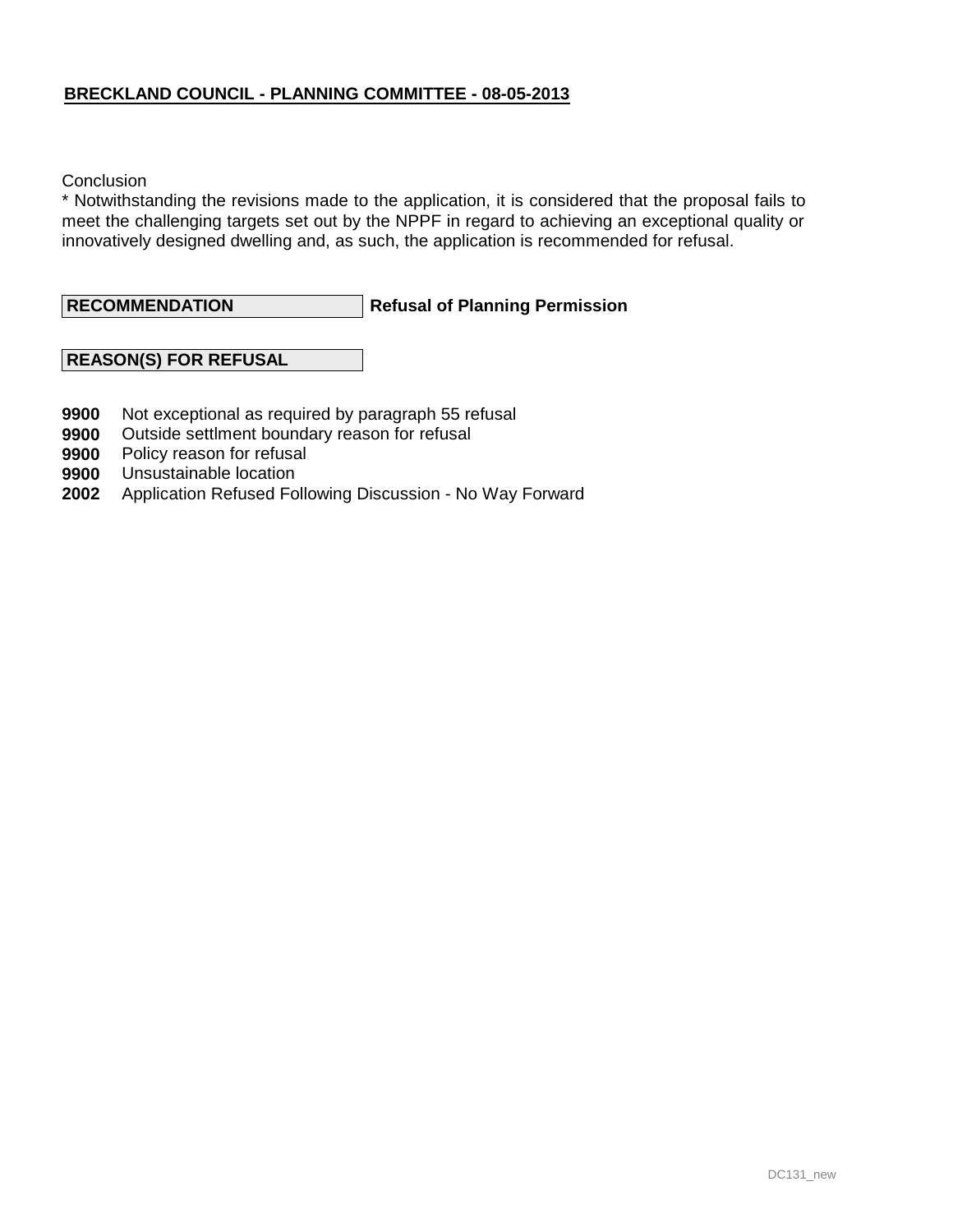| <b>ITEM</b>       | 8                                                                                               | <b>RECOMMENDATION: REFUSAL</b> |                                                                                                |                                      |      |     |
|-------------------|-------------------------------------------------------------------------------------------------|--------------------------------|------------------------------------------------------------------------------------------------|--------------------------------------|------|-----|
| <b>REF NO:</b>    | 3PL/2013/0261/F                                                                                 |                                | <b>CASE OFFICER:</b> Viv Bebbington                                                            |                                      |      |     |
| <b>LOCATION:</b>  | <b>ROCKLANDS</b><br><b>Rocklands Mere Fishery</b><br><b>Chapel Street</b><br>Rockland St. Peter |                                | <b>APPN TYPE:</b><br><b>POLICY:</b><br><b>ALLOCATION: No Allocation</b><br><b>CONS AREA: N</b> | - Full<br><b>Out Settlemnt Bndry</b> | TPO: | - N |
| <b>APPLICANT:</b> | <b>Rocklands Mere Fishery</b><br>c/o agent                                                      |                                | LB GRADE:                                                                                      | - N                                  |      |     |
| <b>AGENT:</b>     | <b>EJW Planning Limited</b><br>Lincoln Barn Norwich Road                                        |                                |                                                                                                |                                      |      |     |
|                   | <b>PROPOSAL:</b> Erection of essential worker's dwelling.                                       |                                |                                                                                                |                                      |      |     |

### **KEY ISSUES**

Principle - essential need Visual impact on rural character Design and siting Amenity Highway issues

## **DESCRIPTION OF DEVELOPMENT**

The proposal seeks full planning permission for the erection of a dwelling for occupation in connection with the adjacent Rockland Mere Fisheries. The proposed dwelling is a two storey house with three bedrooms. The scheme is of contemporary design using sustainable materials appropriate to the rural setting.

## **SITE AND LOCATION**

The fishery is located to the north of Rockland Saint Peter. Access is off Chapel Street. The site consists of two fishing lakes and stock ponds, car park and fishing lodge/office. The site is in open countryside outside a Settlement Boundary. The wider site contains an area of extensive woodland. The dwelling is located to the south of the lakes on the edge of the woodland.

## **EIA REQUIRED**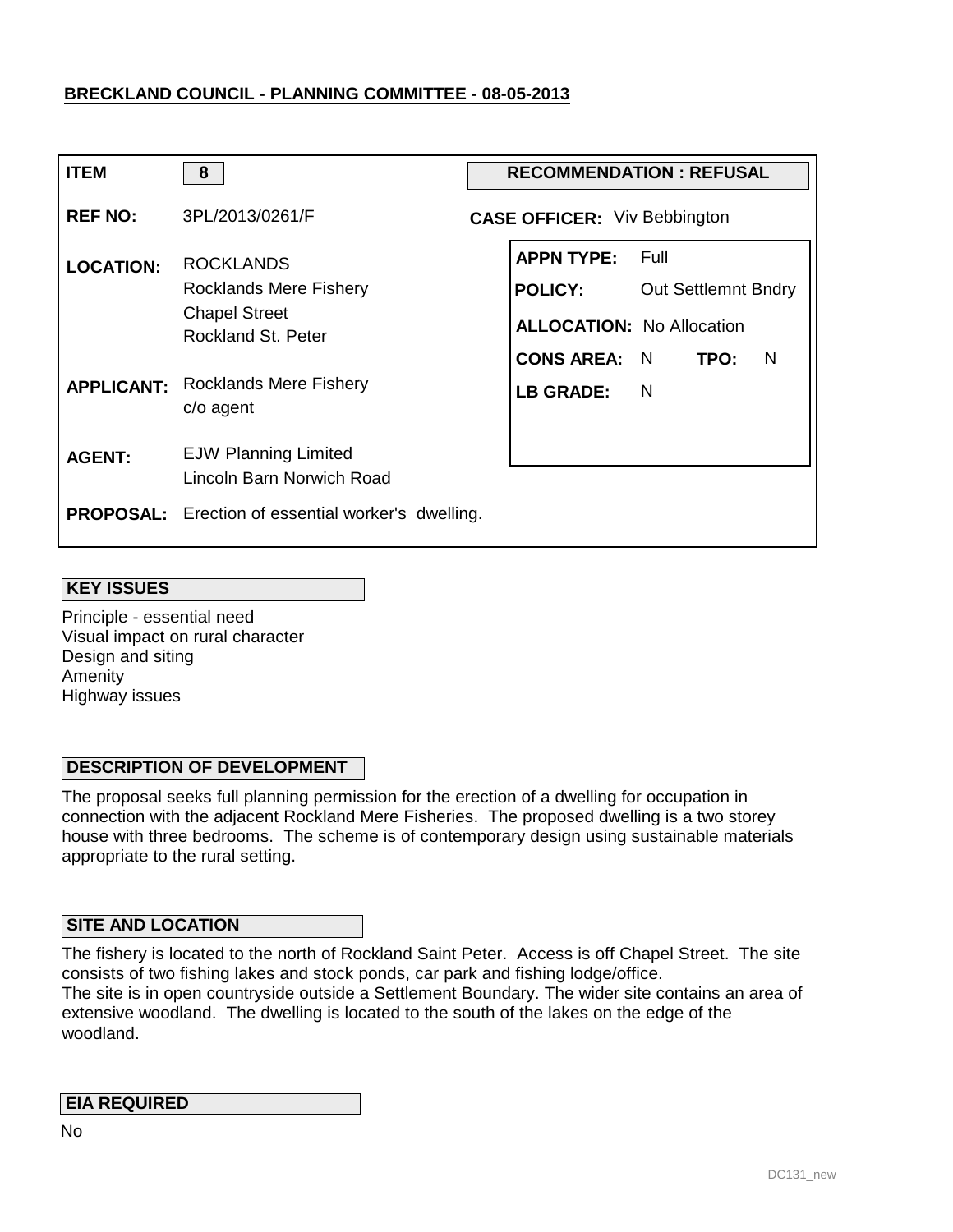## **RELEVANT SITE HISTORY**

3PL/2003/1547/F - Construction of fishing lake and stock ponds - Approved The 2003 permission restricts the opening hours of the site to between 6am to 10pm April to August and 6am to 7.30pm September to March and up to 6 anglers at any one time except during matches and no more than 6 matches per year.

3PL/2010/1012/F - Extension of fishing lodge to accommodate office and secure tackle room - Approved

3PL/2011/0086/F - Extension for fishing office (minor amendment) - Approved.

## **POLICY CONSIDERATIONS**

The following policies of the adopted Breckland Core Strategy and Development Control Policies and the adopted Site Specific Policies and Proposals Document, including the Proposals Maps, have been taken into consideration in the determination of this application. The provisions of the National Planning Policy Framework have also been taken into account, where appropriate

- CP.11 Protection and Enhancement of the Landscape
- CP.12 Energy
- CP.14 Sustainable Rural Communities
- DC.01 Protection of Amenity
- DC.12 Trees and Landscape
- DC.16 **Design**
- NPPF With particular regard to paragraph 55

## **CONSULTATIONS**

## **LITTLE ELLINGHAM P C - No Comments Received**

## **ROCKLANDS P C -**

The revised application where the curtilage is smaller was discussed and a vote of no objection was obtained at our latest Parish Council meeting.

## **NORFOLK COUNTY COUNCIL HIGHWAYS**

No objection subject to conditions

## **TREE & COUNTRYSIDE CONSULTANT**

No objection subject to conditions in respect of biodiversity and tree protection.

## **CONTAMINATED LAND OFFICER**

No objection

## **ENVIRONMENTAL HEALTH OFFICERS**

No objection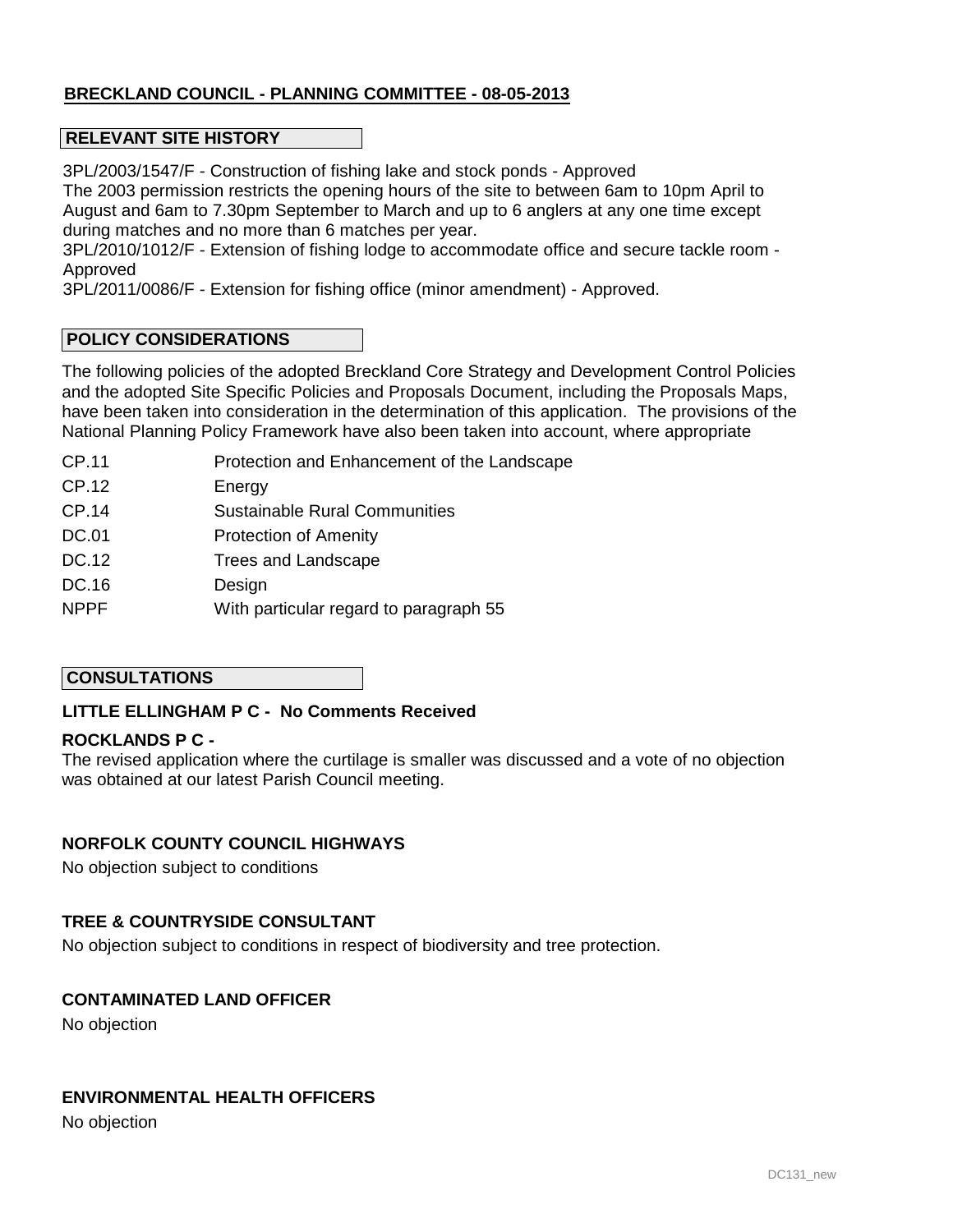## **RAMBLERS ASSOCIATION: NORFOLK AREA**

None, providing both Rocklands RB5 is kept open throughout building works and any damage to it repaired without delay, as requested by the Highways Development Management Officer.

## **PRINCIPAL PLANNER MINERAL & WASTE POLICY - No Comments Received**

## **REPRESENTATIONS**

None

## **ASSESSMENT NOTES**

\* The application is referred to Planning Committee at the request of the Ward Representative having regard to the history of the site.

#### Principle of Development

\* The application site is located outside a Settlement Boundary and, as such, the general principle of new residential development is not supported unless there are special circumstances as set out in Policy CP14. The policy states that dwellings required in association with existing rural enterprises, where it complies with the requirements of national guidance, will be permitted.

\* Para 55 of the NPPF advises that new isolated homes in the countryside should be avoided unless there are special circumstances such as:

- The essential need for a rural worker to live permanently at or near their place of work; or

- The design of the dwelling is of exceptional quality or innovative nature, sensitive to the defining characteristics of the local area.

\* The application has been submitted with an appraisal of the business providing information in support. It has been submitted that the business has been established for eleven years and has suffered from intruders, poachers and predation of stock by cormorants. There were several breaches in security in 2010 resulting in a significant loss of fishing tackle and equipment from the fishing lodge where the applicant runs a fishing tackle shop and on-line store. The dwelling is required to safeguard the adjacent fishery.

\* It is considered that the erection of a dwelling on site on the grounds of security alone is insufficient to justify an essential need. The business has been established and running successfully for eleven years. Whilst the theft of equipment in 2010 is regrettable it is considered that other security measures could be implemented to deter intruders and raise the alarm.

\* Whilst the property incorporates a high standard of sustainable construction techniques, maximises energy efficiency and is well designed it is considered the proposal is not truly outstanding or incorporates new ground breaking innovative techniques such as to justify an exception to policy.

## Design and siting

\* The dwelling is sited in an appropriate position on the site in order to oversee the access to the site and the fishing lodge. The design and appearance is appropriate to the rural setting and satisfies Policy DC 16.

## Amenity

\* There are no residential properties near the site and therefore the proposal would not impact on residential amenity.

## Highway